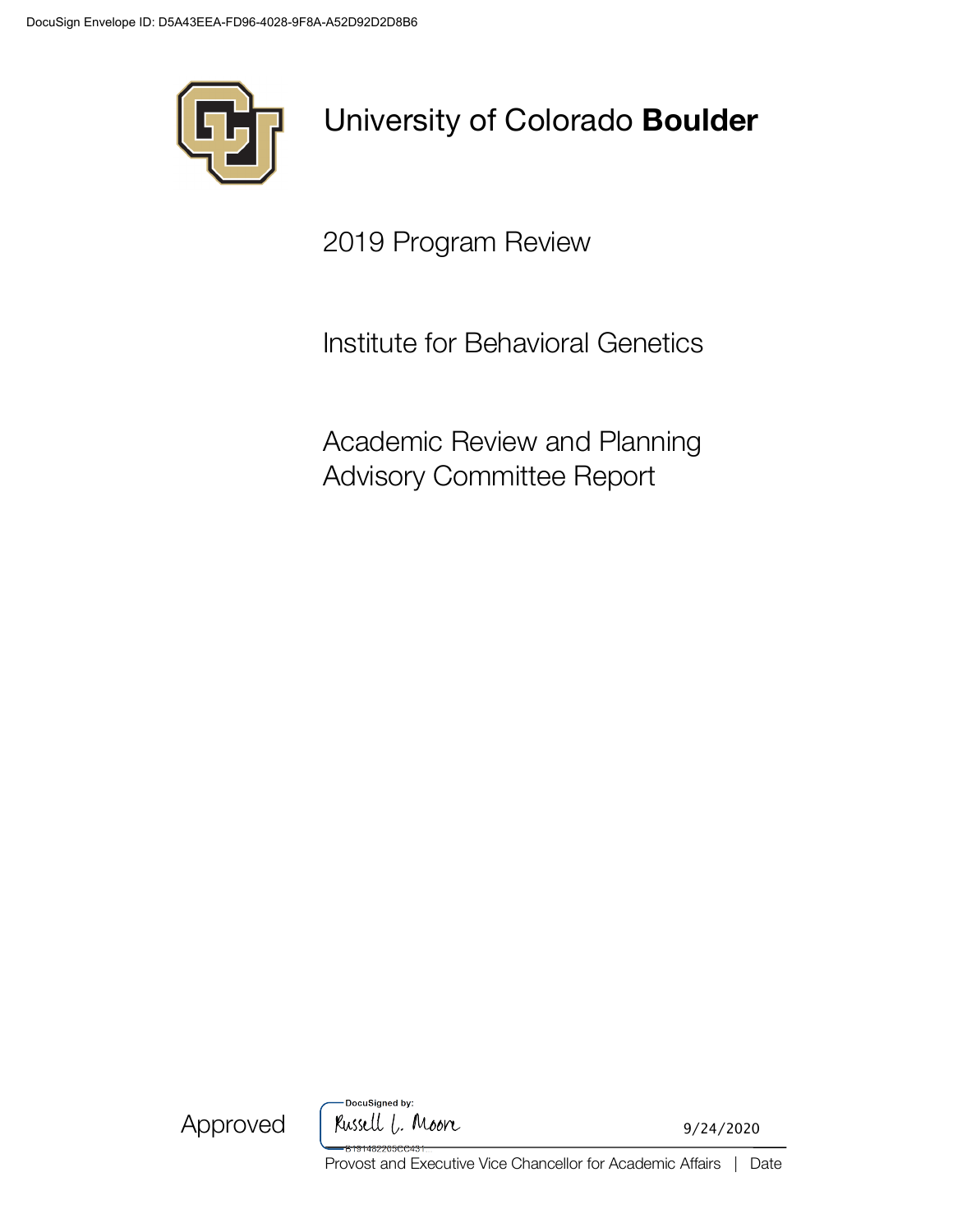Contents Process Overview - 3

AY 2019-20 ARPAC Members – 4

Unit Overview – 5

Past Reviews – 17

Analysis – 20

Recommendations – 26

Required Follow-Up – 29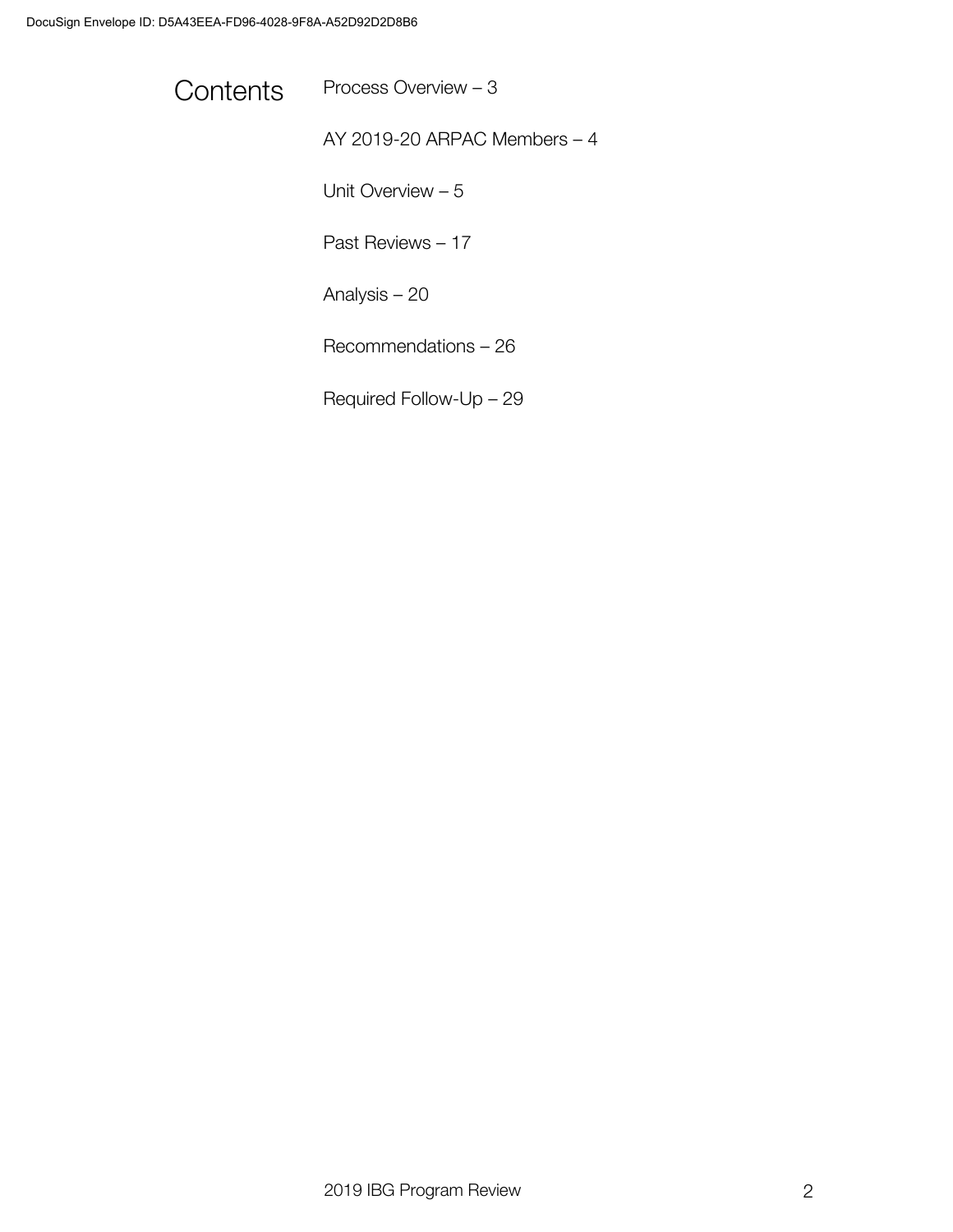### Process **Overview**

The Academic Review and Planning Advisory Committee (ARPAC) review of the Institute for Behavioral Genetics (IBG) was conducted in accordance with the 2019 program review guidelines. The institute prepared a self-study report, which an internal review committee composed of two University of Colorado Boulder (CU Boulder) faculty members outside of the unit checked. The internal reviewers submitted a summary of findings derived from the self-study and from interviews and/or surveys with faculty, staff, and student unit members. An external review committee, consisting of two experts from outside of CU Boulder, visited the unit and submitted a report based upon review of relevant documents and interviews with faculty, staff, and student unit members and university administrators. Internal and external reviewer comments and recommendations are shared when relevant throughout this report.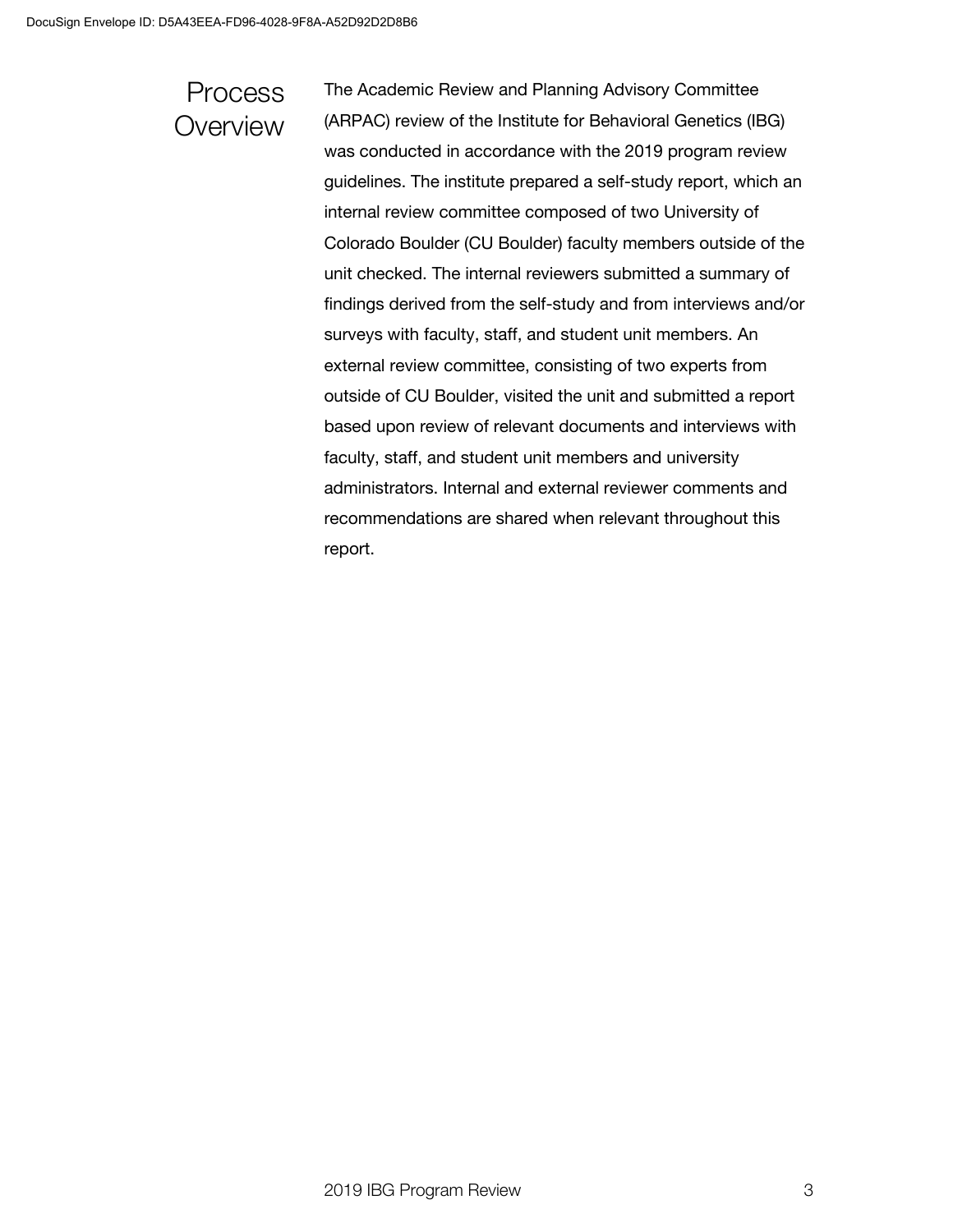| Academic Review<br>and Planning<br>Advisory<br>Committee<br>(ARPAC) | Alaa Ahmed, Associate Professor, Department of Mechanical<br>Engineering                                                                           |
|---------------------------------------------------------------------|----------------------------------------------------------------------------------------------------------------------------------------------------|
|                                                                     | Alison Boardman, Associate Professor, School of Education                                                                                          |
|                                                                     | Barbara Buttenfield, Professor, Department of Geography                                                                                            |
|                                                                     | Paul Campos, Professor, University of Colorado School of Law                                                                                       |
|                                                                     | Paul Moeller, Associate Professor, University Libraries                                                                                            |
|                                                                     | Austin Okigbo, Associate Professor, College of Music                                                                                               |
|                                                                     | Judith Packer, Professor, Department of Mathematics                                                                                                |
|                                                                     | Teri Rueb, Professor, Department of Critical Media Practices                                                                                       |
|                                                                     | Kathleen Ryan, Associate Professor, Department of Journalism                                                                                       |
|                                                                     | Hanna Shell, Associate Professor, Department of Cinema Studies<br>and Moving Image Arts                                                            |
|                                                                     | Tamara Sumner, Professor, Institute of Cognitive Science                                                                                           |
| Academic year 2019-20                                               | Michael Stutzer, Professor, Leeds School of Business                                                                                               |
| voting members                                                      | Paul Youngquist, Professor, Department of English                                                                                                  |
| Non-voting members                                                  |                                                                                                                                                    |
|                                                                     | Bob Boswell, Vice Chancellor for Diversity, Equity, and Community<br>Engagement and Professor of Molecular, Cellular, and<br>Developmental Biology |
|                                                                     | Katherine Eggert, Senior Vice Provost and Associate Vice<br>Chancellor for Academic Planning and Assessment and Professor<br>of English            |
|                                                                     | Mary Kraus, Vice Provost and Associate Vice Chancellor for<br>Undergraduate Education and Professor of Geological Sciences                         |
|                                                                     | Michele Moses, Vice Provost and Associate Vice Chancellor for<br>Faculty Affairs and Professor of Education                                        |
|                                                                     | Ann Schmiesing, Executive Vice Provost for Academic Resource<br>Management and Professor of Germanic and Slavic Languages<br>and Literatures       |
|                                                                     | Scott Adler, Dean of the Graduate School and Professor of<br><b>Political Science</b>                                                              |
| <b>Staff</b>                                                        | Andre Grothe, Office of Faculty Affairs                                                                                                            |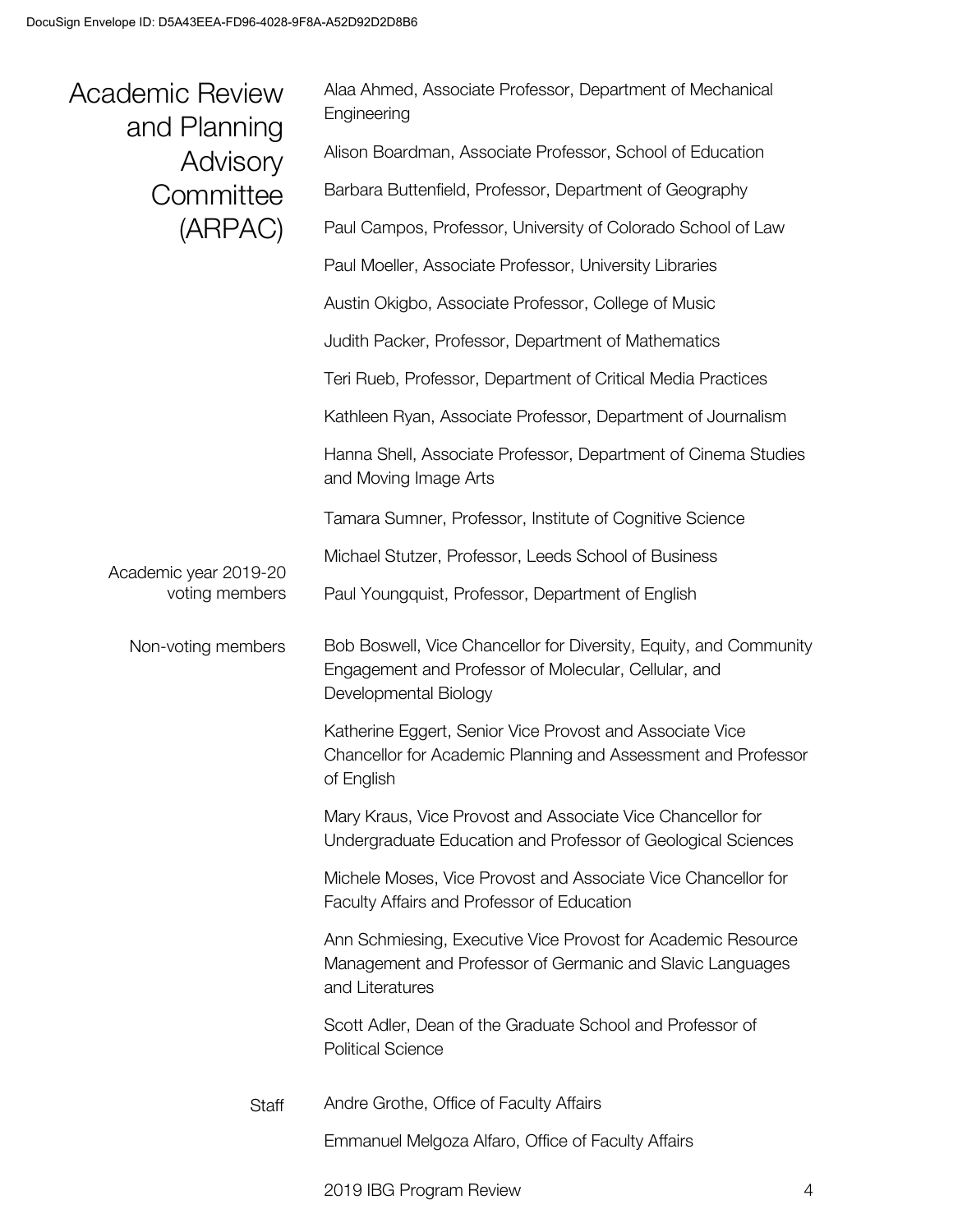The Office of Data Analytics (ODA) maintains a standardized description of IBG on its website. ODA updates the profile annually in the fall semester. This report cites data posted in October 2018, reflecting the state of IBG as of the academic year (AY) 2017-2018. Unit **Overview** 

IBG was founded in 1967, and has a two-pronged mission: to conduct/facilitate research in the genetic bases of individual differences and to train researchers in this area. The institute is by nature interdisciplinary and also spans two CU campuses, with faculty/faculty fellows and researchers from a wide range of disciplines, including the CU Boulder departments of Ecology and Evolutionary Biology, Integrative Physiology, Psychology and Neuroscience, and Sociology, and the CU Anschutz Medical Campus departments of Pharmaceutical Sciences, Pharmacology, and Psychiatry. According to the self-study, IBG "is one of the world's leading research institutes for genetic research on behavior," a sentiment echoed by the external reviewers, who call it "influential in the still rapidly growing field of behavioral genetics, with an unrivaled training program that has launched three generations of scientists." **Disciplinary** context

IBG plays an important role on the Boulder campus and within the University of Colorado system. Past program reviews (most recently in 2012) consistently praise the institute's strength and leadership. IBG defines its mission as focusing on four core research areas: Research and scholarship

- Drug abuse
- Reading and learning disabilities
- Aging and neurogenerative diseases
- Executive functions, brain imaging, and mental health

The external reviewers praise the substantial collaboration by faculty with one another and in terms of the research methods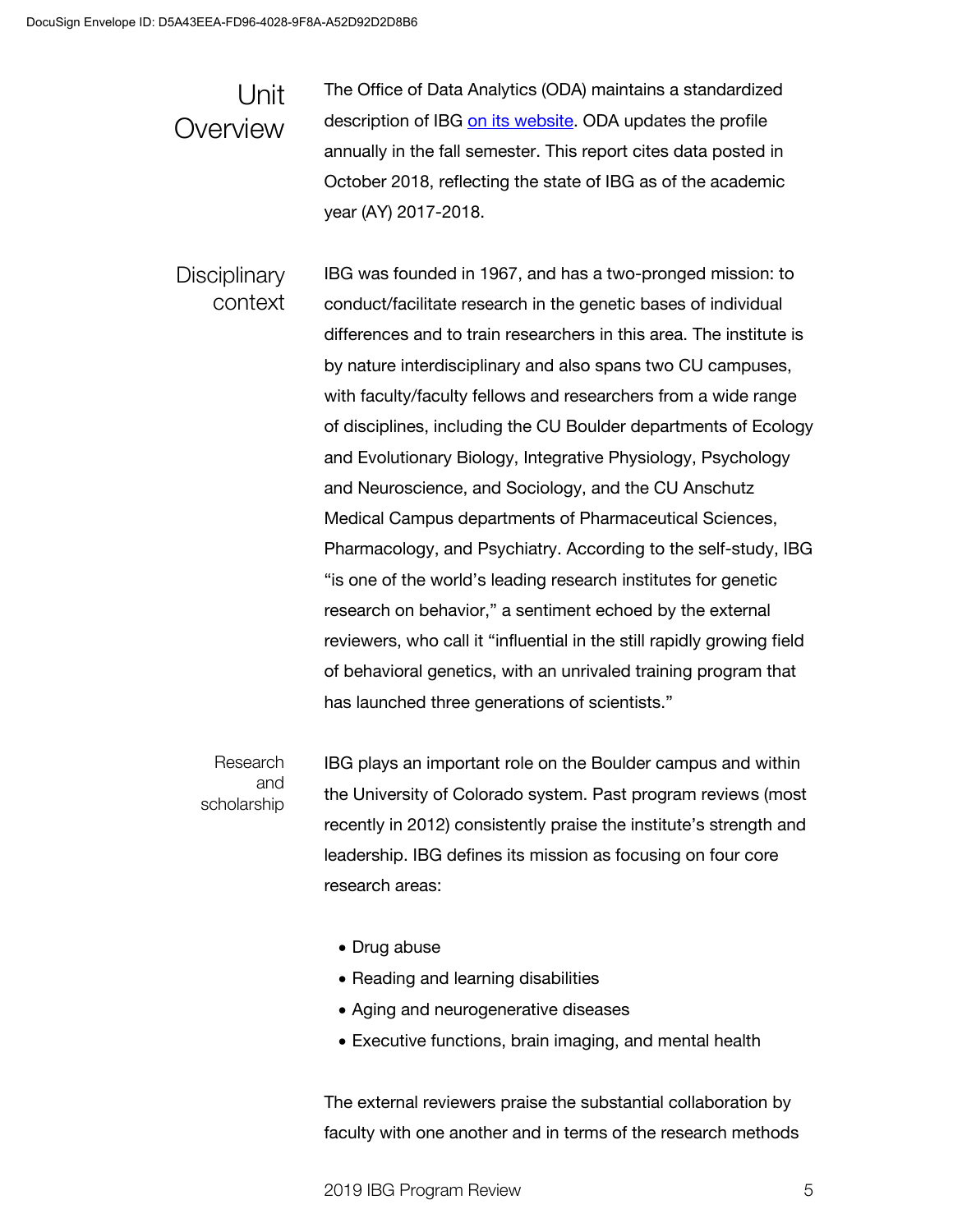and strategies used across these four areas. They identify this collaboration as both rare and valuable.

The focus of the institute has been on understanding the mechanisms by which genes influence each of these four research areas through research that cuts across human behavioral genetics, advanced statistical genetics, neuroscience, and experimental genetics using model organisms. The reviewers add, "IBG is positioned to continue to make significant and unique contributions to our understanding of how genes shape each of these core research areas/constructs and additionally to clarify how genes work with environments. The more recent addition of brain imaging is key in this endeavor to understand mechanisms."

Within its four core areas, IBG offers a substantial number of research projects, such as the Colorado Adoption Project, the Colorado Twin Study and Longitudinal Twin Study, the Colorado Learning Disabilities Research Center, the Colorado Drug Research Center, and the Adolescent Brain and Cognitive Development (ABCD) Study. It is home to a DNA repository (with about 40,000 samples) for research on human behavior, as well as studying behaviorally and genetically defined lines of mice. Current research areas include aging, alcohol, behavioral development, brain structure and function, cognitive abilities and executive functions, drug abuse, evolution, neurodegenerative disease, nicotinic receptors, personality, psychopathology, reading and learning disabilities, and synaptic plasticity.

IBG faculty and researchers are productive, consistently ranking in the top quartile (or better) for the number of refereed journal publications and/or chapters per faculty member of the 60+ units surveyed at CU Boulder by ODA over the prior seven years (specifically, 14th out of 66 units university-wide, 5th of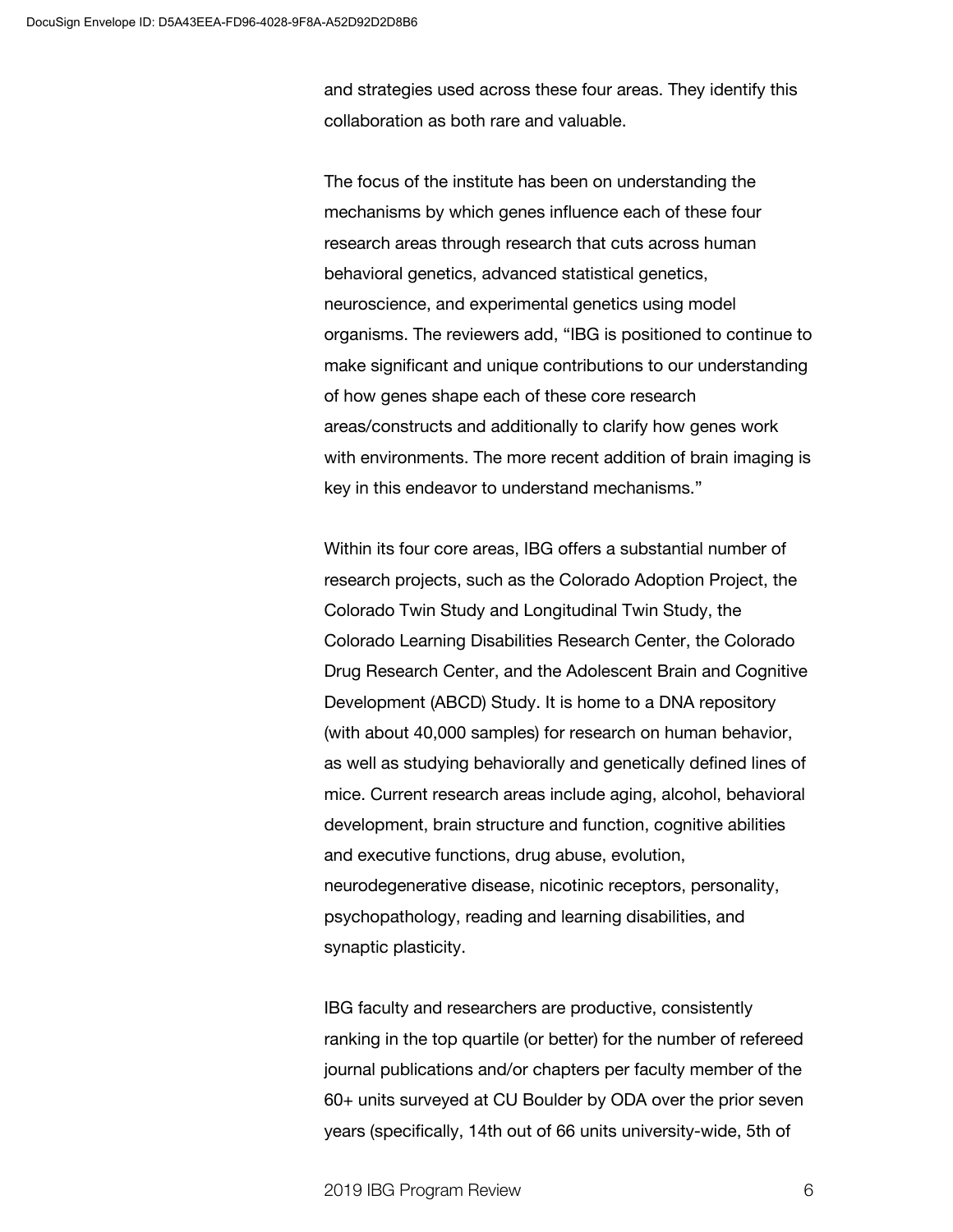13 units in the review cycle). IBG tenure-stream faculty members are less productive in terms of conference presentations and in terms of refereed books and monographs, textbooks, or edited books, ranking 55th out of 66 units university-wide and last in units within this review cycle. Two major journals in the field have been edited in the institute: *Behavior Genetics* and *Experimental Gerontology*.

For 27 years, IBG has hosted annual week-long National Institute of Mental Health (NIMH)-supported workshops in statistical genetic methods for human complex traits. The workshops attract about 100 trainees each year, including IBG graduate students and postdoctoral trainees, and have included over 2,000 registrants since they began.

- As will be discussed in the section on faculty and research personnel, 32 faculty fellows are affiliated with IBG, both on the Boulder campus as well as at other institutions. The seven external affiliations are: Collaborations
	- University of Colorado Anschutz Medical Center: Departments of Pharmaceutical Sciences (two), Biochemistry and Molecular Genetics (one), and Psychiatry (one); and the Center for Bioethics and Humanities (one)
	- University of Denver: Department of Psychology (one, retired)
	- University of Minnesota: Department of Psychology (one)

The reports make note of no other formal collaborations. As a mark, however, of informal research networks in which IBG personnel participate, the external reviewers say that while they have no current direct or indirect collaborations with the institute (i.e. no conflict of interest for reviewing standards), "IBG leaders and students have been influential directly or indirectly to our own careers."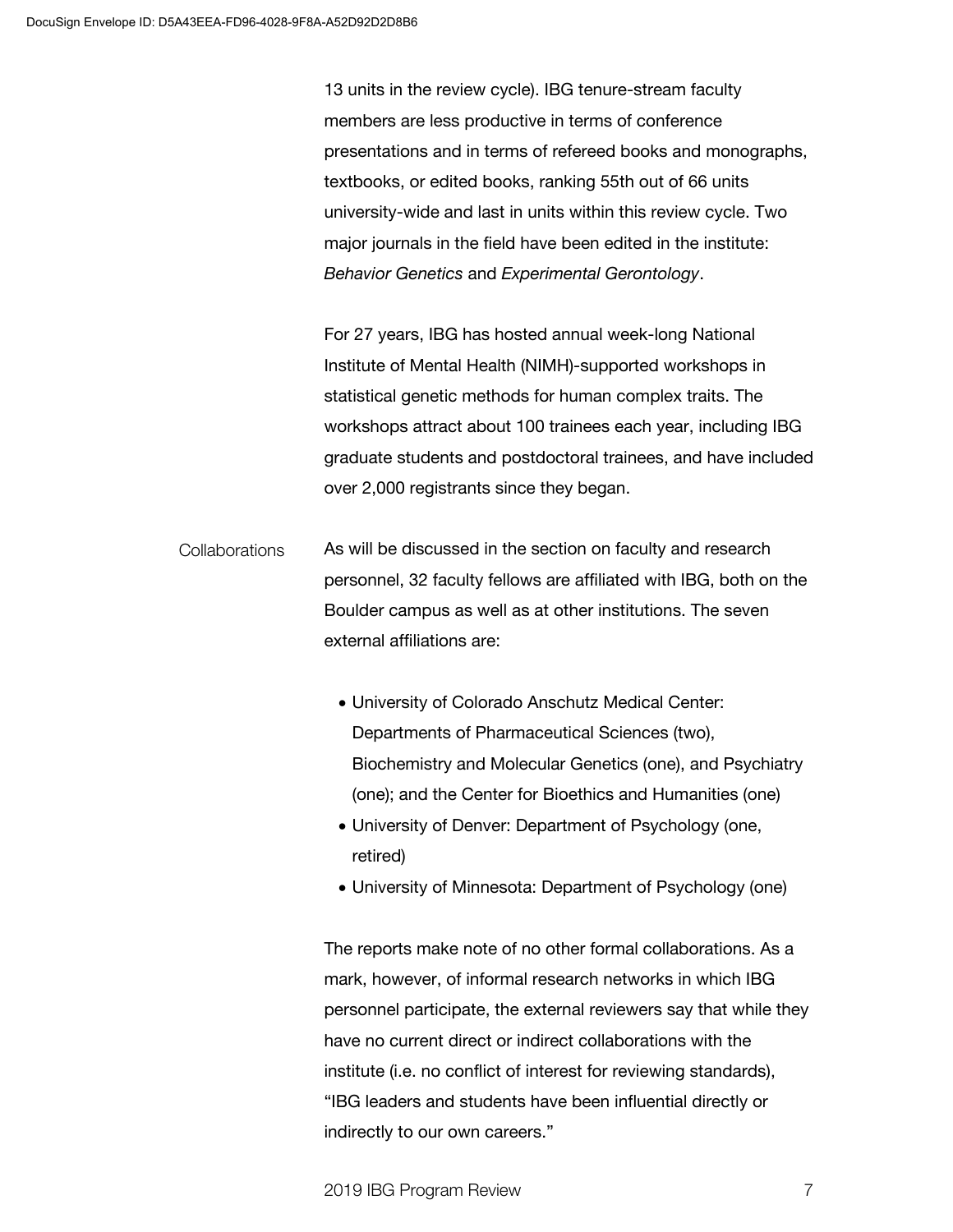#### National and international context

The 2012 ARPAC report called IBG a "world-class operation," and based upon faculty productivity, that description is still valid. Internally, IBG used data from the Thomson-Reuters Web of Knowledge to estimate the productivity and citation impact of Graduate School-rostered tenure-stream faculty members. The Thomson-Reuters scale of "h-indices" for citation impact shows IBG personnel span a range from 59 for one senior faculty member to 10 for the most recent assistant professor hire.

On a national scale, IBG has demonstrated success in obtaining continued project funding, including training grants. In 2019 the institute successfully renewed a National Institute on Drug Abuse (NIDA) T32 training grant on the genetics of substance abuse, a project given an "outstanding" impact score (28) by Thomson-Reuters Web of Knowledge. This grant has been in place since 2004. Additionally, the annual NIMHsupported workshop grant was also successfully renewed through 2024, meaning the program will have been offered annually for 33 years. Thomson-Reuters Web of Knowledge gave the workshop an "exceptional" impact score (15).

IBG's mission is to conduct research and facilitate training in the interdisciplinary area of the genetic bases of individual differences in behavior. It is one of 12 institutes hosted on the Boulder campus. As an institute, it offers no degrees. IBG's graduate-level behavioral genetics certificate, which includes courses from several CU Boulder departments, showcases the interdisciplinary nature of its faculty affiliates and researchers. IBG also offers postdoctoral training across its four research foci. Over 170 graduate students and post-doctoral researchers have graduated from the IBG training program since the institute was established in 1967. Campus context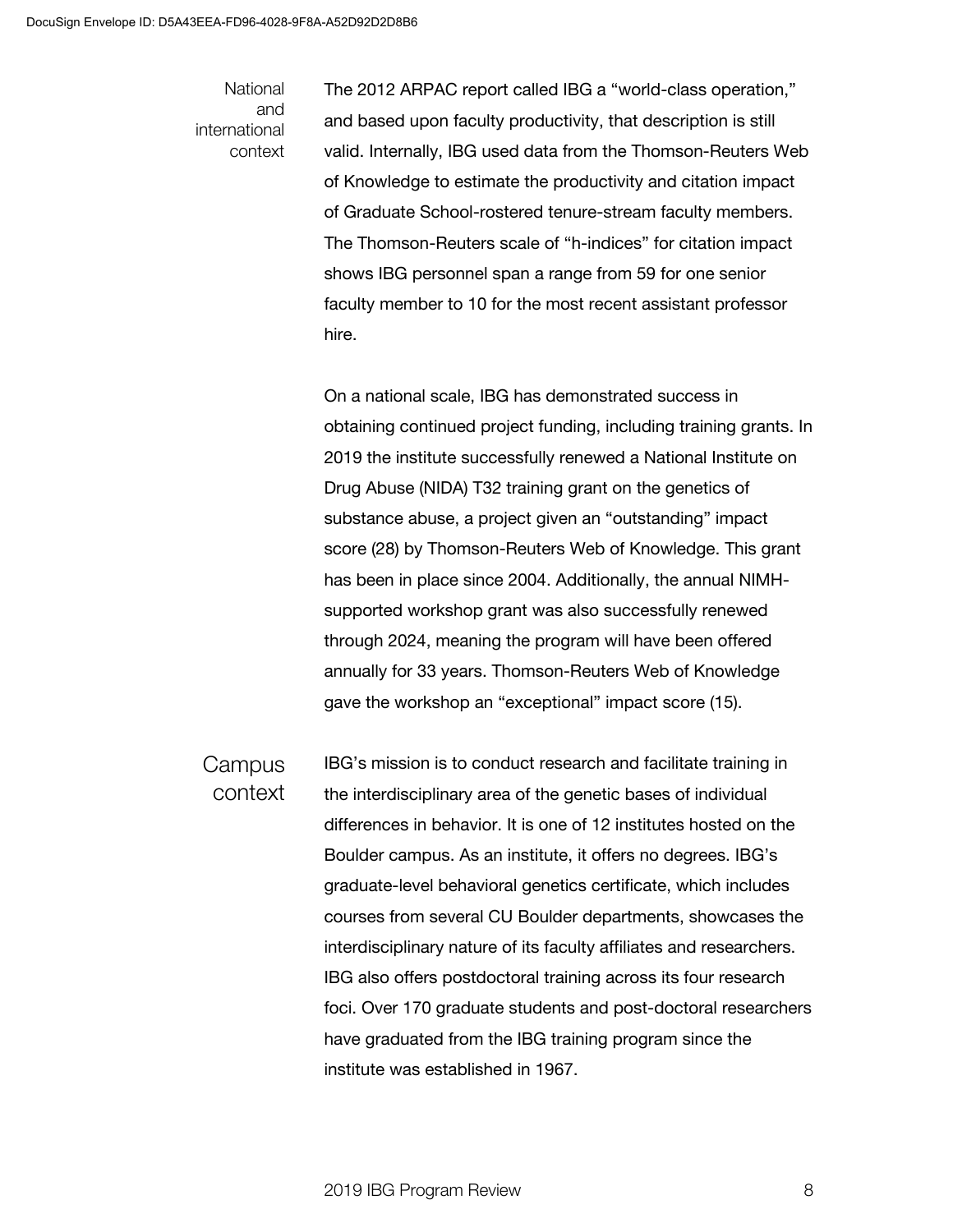#### Faculty and research personnel

According to the AY 2018-2019 ODA profile based on AY 2017- 2018 data, IBG employed seven tenure-stream faculty members and 41 research faculty members. Another tenurestream faculty member started in August 2018, bringing IBG's count to eight tenure-stream faculty members as reflected in the self-study and on the institute website. These faculty have tenure homes in the following departments: Ecology and Evolutionary Biology (one), Integrative Physiology (four), and Psychology and Neuroscience (three). The institute has 18 postdoctoral fellows, research associates, and senior research associates. IBG also employs 21 professional research assistants and one senior professional research assistant. These ODA profile numbers differ from those in the self-study, which lists 16 postdoctoral fellows, research associates, and senior research associates, and 28 professional research assistants. The count of IBG tenure-stream faculty is identical to that in the 2012 review report, which identified eight tenurestream faculty members as IBG-rostered. However, other personnel numbers have declined since the 2012 review report, which listed 34 postdoctoral fellows, research associates, and senior research associates; and 43 professional research assistants.

The self-study additionally identifies 24 faculty fellows affiliated with IBG with primary appointments in other Boulder campus units (including the departments of Ecology and Evolutionary Biology, Integrative Physiology, Molecular, Cellular, and Developmental Biology, Psychology and Neuroscience, and Sociology) and at CU Denver (Biochemistry and Molecular Genetics, Center for Bioethics and Humanities, Pharmaceutical Sciences, and Psychiatry). The self-study also identifies eight retired and emeritus faculty members from the Boulder and Denver campuses, as well as from the University of Denver and the University of Minnesota, as faculty fellows, bringing the total number of faculty fellows to 32. IBG's self-study notes that the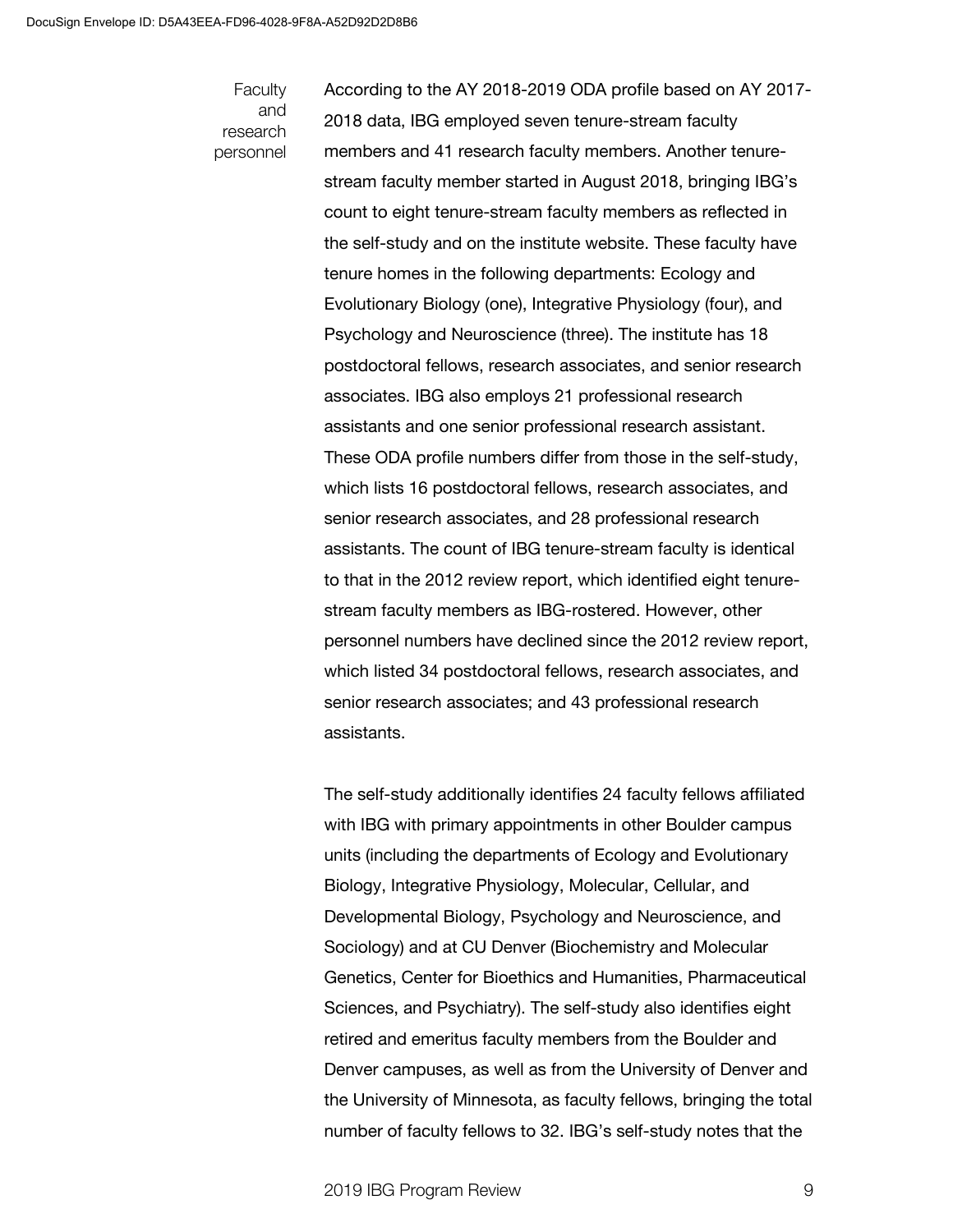number of faculty fellows has increased substantially over the last 18 years, from 18 in 2001.

The self-study reports that a faculty search underway in AY 2018-2019 was unsuccessful. IBG is currently recruiting for an assistant professor with an academic appointment in either Computer Science, Ecology and Evolutionary Biology, Economics, Integrative Physiology, Molecular, Cellular, and Developmental Biology, or Psychology and Neuroscience. As the external reviewers and self-study note, one pressing staffing concern moving forward is the need for a new director when the current director steps down at the end of the 2020-2021 academic year; the external reviewers recommend the director be a senior recruit from outside of the CU Boulder system. Both reports also stress the need for up to five additional faculty lines, at both the junior and senior levels. The institute predicts that its animal model research will gain importance through experimental methodologies addressing the functional significance of genomic variation. It also identifies pharmacogenomics (for mental health and drug abuse) and epigenetic mechanisms as two important areas of growth for behavioral genetics. Because of these emerging fields, IBG wishes to recruit additional behavior geneticists with expertise in molecular biology, neurophysiology, imaging, and computational neuroscience.

IBG is a research unit and thus does not offer undergraduate courses, although IBG-rostered faculty members teach undergraduates in their tenure-home departments. Undergraduate students do work within the various IBG research initiatives as student employees. No further specific undergraduate education data were provided in the self-study. **Undergraduate** education

As with undergraduate education, IBG offers no graduate courses, although faculty members teach graduate-level Graduate education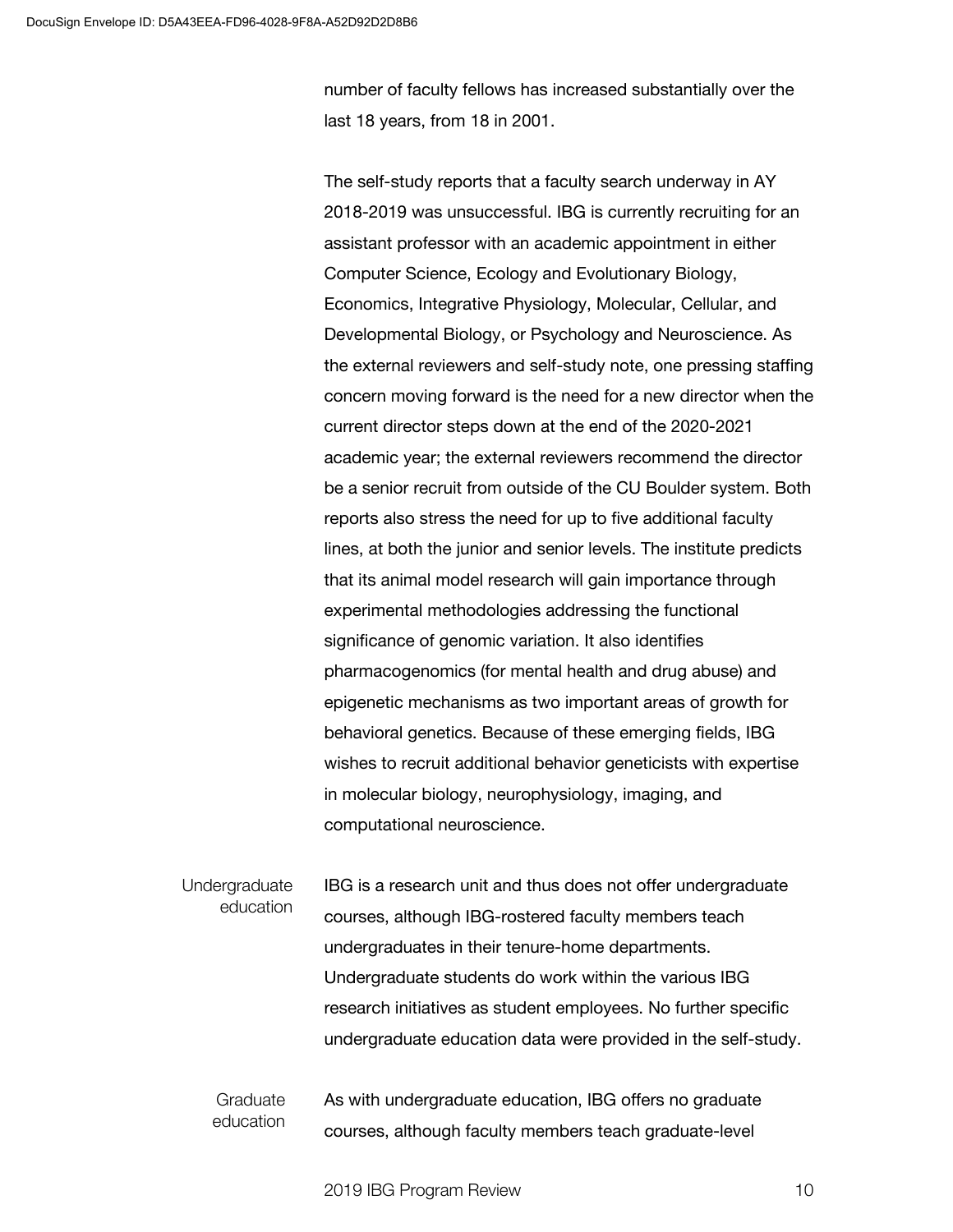courses in their home departments. As previously noted, IBG offers a behavioral genetics graduate certificate, to which students can apply after admission to an IBG-affiliated graduate degree program, such as in Integrative Physiology, MCDB, or Psychology and Neuroscience. Courses that qualify for the certificate are offered by these same departments. Thirteen students were enrolled in the certificate program as of the 2018-2019 academic year. Three of the seven institutional training grants awarded by the National Institutes of Health (NIH) to CU Boulder are held by IBG. These grants support ten graduate fellowships and five postdoctoral fellowships. The self-study notes that four additional graduate students as well as five postdoctoral trainees are IBG affiliates. It also notes that a proposed renewal (since funded) for the National Institute on Drug Abuse (NIDA) T32 grant includes a requested increase from four to six graduate fellowships and from two to three postdoctoral fellowships through 2026.

As mentioned above, postdoctoral training is an important element of IBG's mission, with current support of 16 postdoctoral fellows, research associates and senior research associates. The institute's outcomes tracking surveys indicate over 90% of their 170 training program alumni, which include postdoctoral fellows as well as graduate students, work in research-related careers in academia, government, or private industry. Postdoctoral training

IBG's budget is supported by departmentally allocated indirect cost recovery (DA-ICR) monies. The self-study notes that external research funding on average includes 45-50 individual sponsored projects (including individual components of center grants, subcontracts to individual sponsored projects, and training awards) that contribute to the DA-ICR pool. According to the self-study, "over the past seven years, the total expenditures for those projects have averaged \$7.0 million and Budget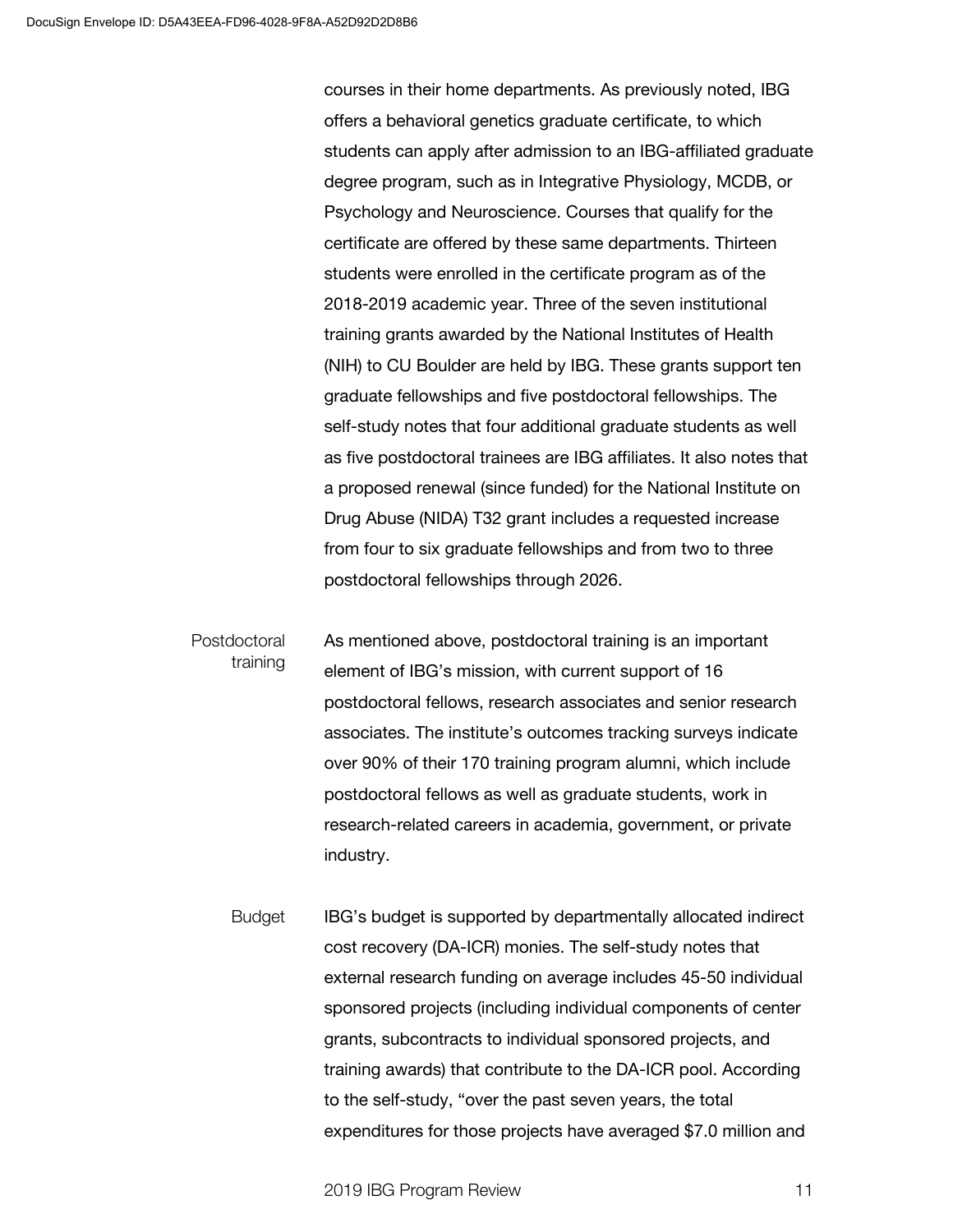netted an average of \$1.76 million in F&A [recuperated facilities and administrative-related costs] to the university. Of that amount, approximately 29% is returned to IBG and forms our operating expense budget." Over the last five years, direct funding has contributed \$32,872,000 (as per ODA, 16 of 61 units university-wide and fourth out of 13 life and environmental science units). That amount declined 10% in 2017. Grant funding has gone down by about \$1 million annually since 2013, hitting a low of \$6.1million in FY 2015 and never being above \$7 million since 2016. The self-study explains this decline as being due to senior faculty retiring and junior faculty still developing funding trajectories.

#### Space and infrastructure

IBG occupies 33,400 square feet in three East Campus buildings: 17,200 square feet in the IBG home building, 7,700 square feet in RL4, and 8,490 square feet in the Administrative and Research Center Building. New space was constructed in 2006, but after the decommissioning of RL1, overall IBG space shrank by nearly 5,100 square feet compared to what the institute had during the 2012 ARPAC review. A decline in unit space, it should be noted, does not necessarily represent a decline in usable space or high-quality space; the self-study mentions that IBG's usable office and laboratory space has actually increased since 2012. According to ODA, the IBG total space ranks 10th out of the 13 units within the review cycle, and laboratory space 11th.

The external reviewers praise the institute and the university for addressing some key problems in its space and infrastructure, specifically as related to animal care. The 2012 ARPAC report called the facilities for animal care "substandard;" the external reviewers note that the problem has been addressed by substantial improvement in the vivarium facilities at the campus level. IBG has also worked to improve its information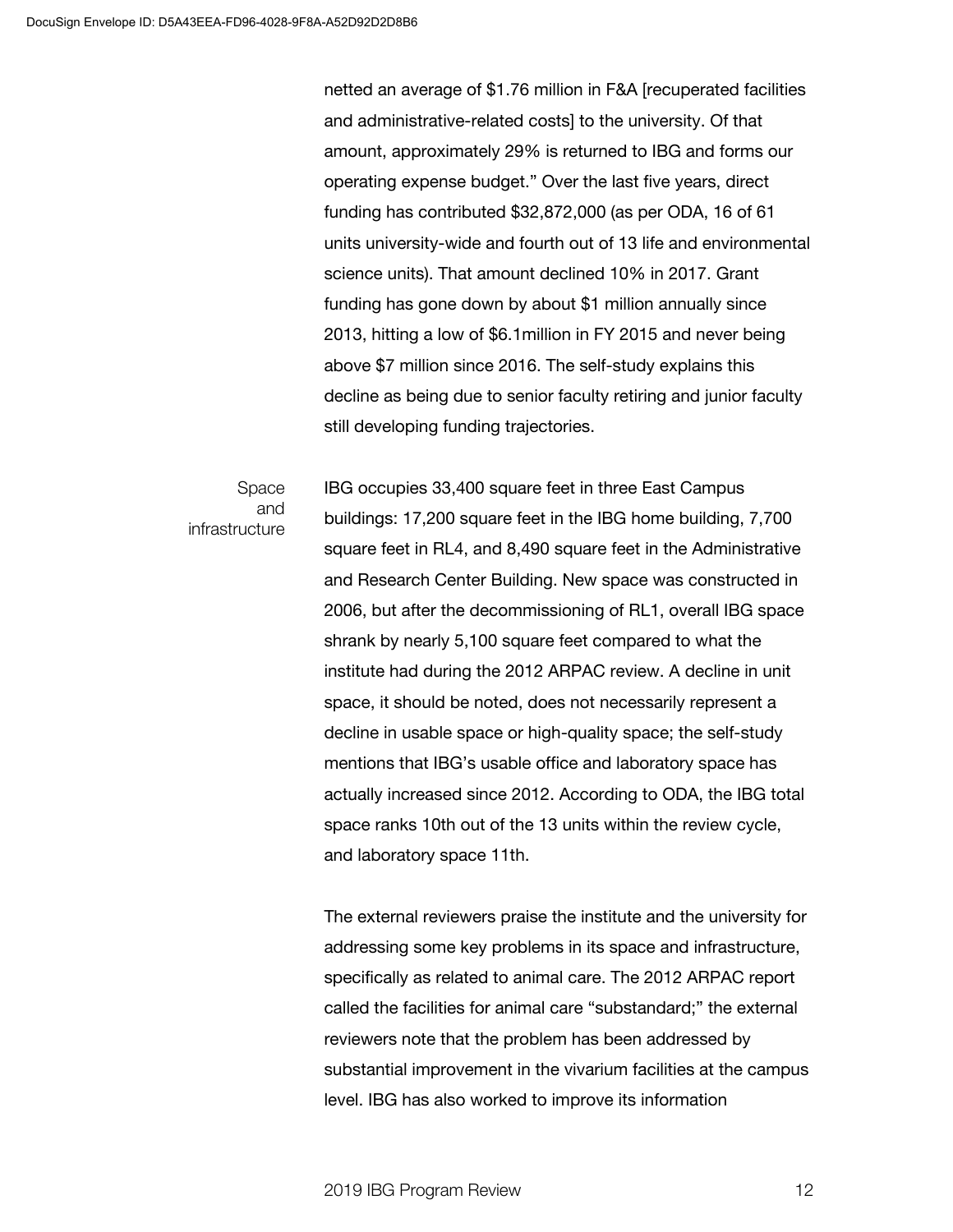technology infrastructure to support the computing that underpins biomedical and statistical genetics and "big data."

But physical space remains an issue for IBG. The self-study indicates a goal of building a new IBG structure to consolidate operations and provide a world-class facility for the institute. Both the internal and external reviewers concur that this is a reasonable request.

IBG's by-laws stipulate that the institute's directorate, made up of the principal executive officer and all faculty fellows, oversee research and educational program assessments. Membership for new faculty fellows is awarded by the directorate. Renewable fellowship terms run up to five years, and the fellows' salaries are paid for by either IBG or their individual academic units. The institute assigns its directorate members to its six standing committees. The by-laws also stipulate the terms for a search for a new director, which IBG will be undertaking presently (the current director is scheduled to step down in 2021). IBG has adopted a junior faculty mentoring plan, based on Integrative Physiology's, which involves assigning a senior faculty member to offer advice on a range of issues, from grant applications to career advancement. The self-study notes that all junior institute faculty to date have received tenure in their respective home departments. Governance

> The institute abides by the anti-discrimination and harassment standards of the university and granting agencies; IBG has posted these policies on its website. The institute also has policies in place to address personnel grievances that fall outside areas governed by university rules for antidiscrimination and harassment. The IBG grievance protocols are designed to solve fairness concerns locally, either in a meeting brokered by the director or another impartial moderator, or by a grievance committee set up for more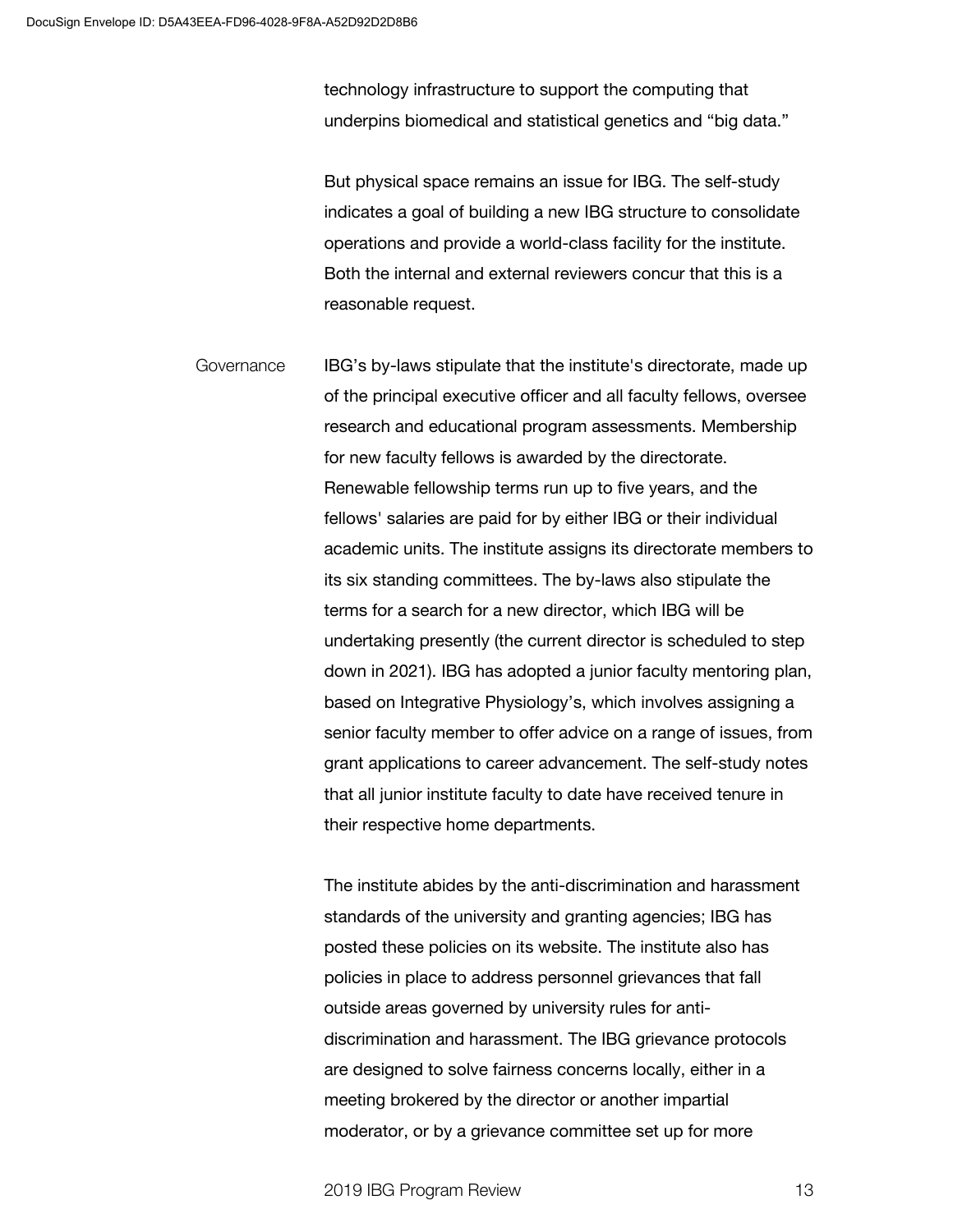involved cases. Issues that cannot be resolved by the institute grievance committee are transferred to the dean of the institutes for adjudication.

The by-laws differentiate between faculty fellows and other IBG personnel, including but not limited to research professors, research associates, and graduate students. As indicated earlier, the former make up the directorate and participate in institute governance and standing committees while the latter do not. This is true even in the case of research professors or senior research associates who have been with the institute for years. The 2012 ARPAC report pointed out this was potentially problematic, and suggested that "an equitable solution is within the grasp of the director."

In its self-study, IBG reports that "through new faculty recruitment, we have increased our faculty diversity in age, rank, and gender, making progress with junior faculty representation, ethnic diversity, and female representation." However, as with many science, technology, engineering, or mathematics units, IBG struggles with inclusive excellence, and their most recent faculty hire at the time of the self-study was a white man. According to the ODA profile, two tenure-stream faculty members are women, one identifies with an underrepresented minority population (Hispanic/Latino, according to the self-study), and the rest are white men. While 38% of its tenure-stream faculty members (three of eight) are either women or from an underrepresented group (ranking second out of 13 of units in its current review cycle, and 15th out of 66 units university-wide), when broken out by individual categories the institute falls in the middle or lower third of rankings. It ranks fifth out of 13 units for underrepresented minority representation (28th university-wide), seventh out of 13 for minority race/ethnic status representation (39th university-Inclusive excellence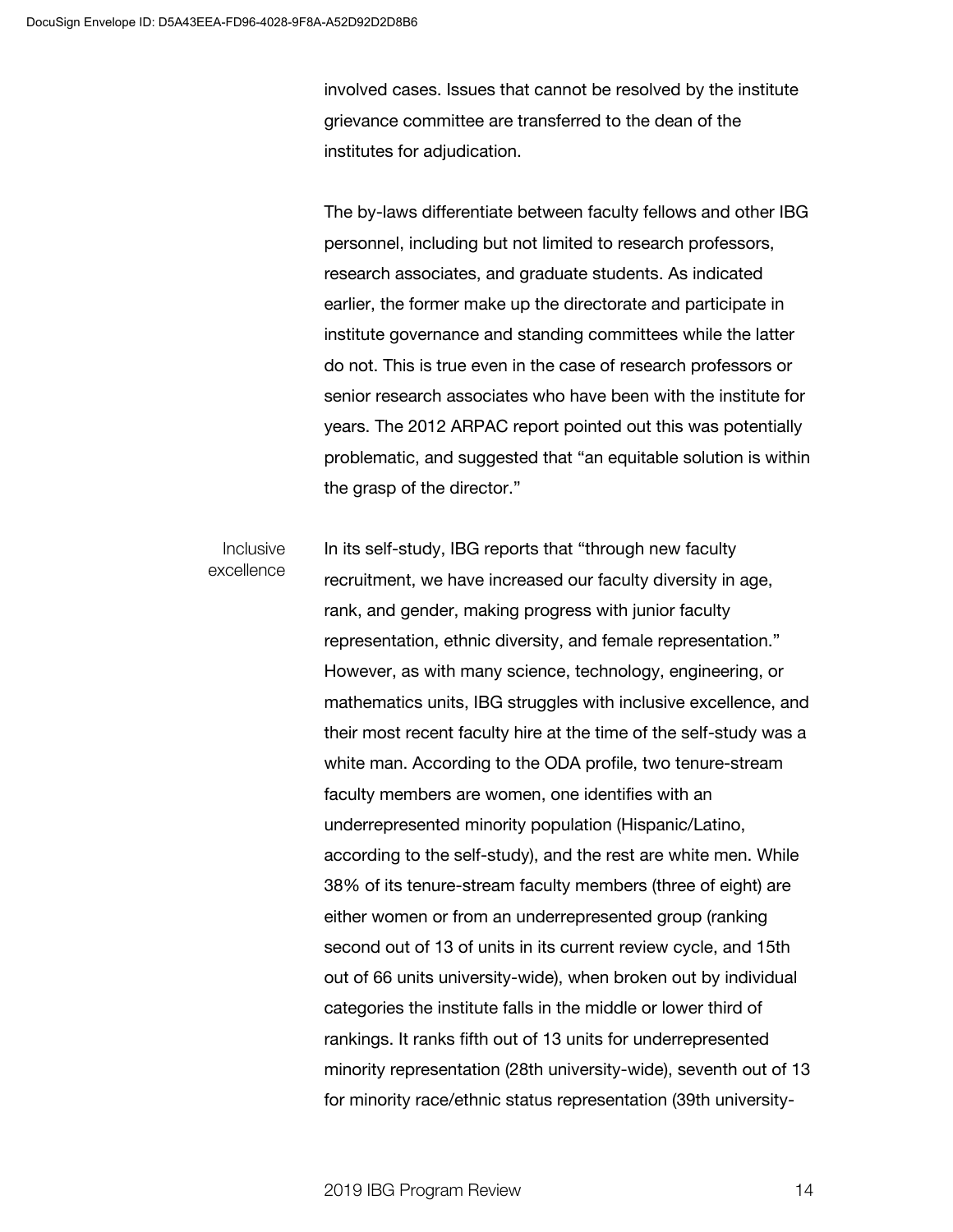wide), and ninth out of 13 for women tenure-stream faculty members (53rd university-wide).

IBG is attempting to remedy this situation, with a plan for faculty fellows to help with increasing institute diversity. The self-study noted that a new African American faculty member from the department of Psychology and Neuroscience would be invited to be a faculty fellow. However, this may not fully address the issue. As the internal reviewers note, the faculty fellows are also mostly men. According to IBG's own data, only three (of 20) faculty fellows are women, and one is Asian or Asian American. The internal and external reviewers noted the lack of diversity as an issue, with the internal reviewers writing, "the institute needs a plan to improve this area."

The self-study makes a case for diversity existing within the wider scope of institute personnel: 54% of all IBG members (faculty, faculty fellows, emeriti, research associates, postdoctoral fellows, graduate students, professional research assistants, staff, and student workers) identify as women, and 13% identify as belonging to an underrepresented minority population. The self-study ties the increased diversity among these populations to the work of the institute's Committee on Diversity and Engagement, established in 2011 and consisting of five members including a faculty fellow as well as representatives from among postdoctoral fellows, research associates, professional research assistants, staff members, and graduate students. However, the improved diversity among student and non-faculty employee populations only highlights how women and members of underrepresented minority populations are not well-represented among those who have faculty status.

In the self-study, IBG requests a total of five new tenure-stream faculty, including potentially a new director. In its self-study and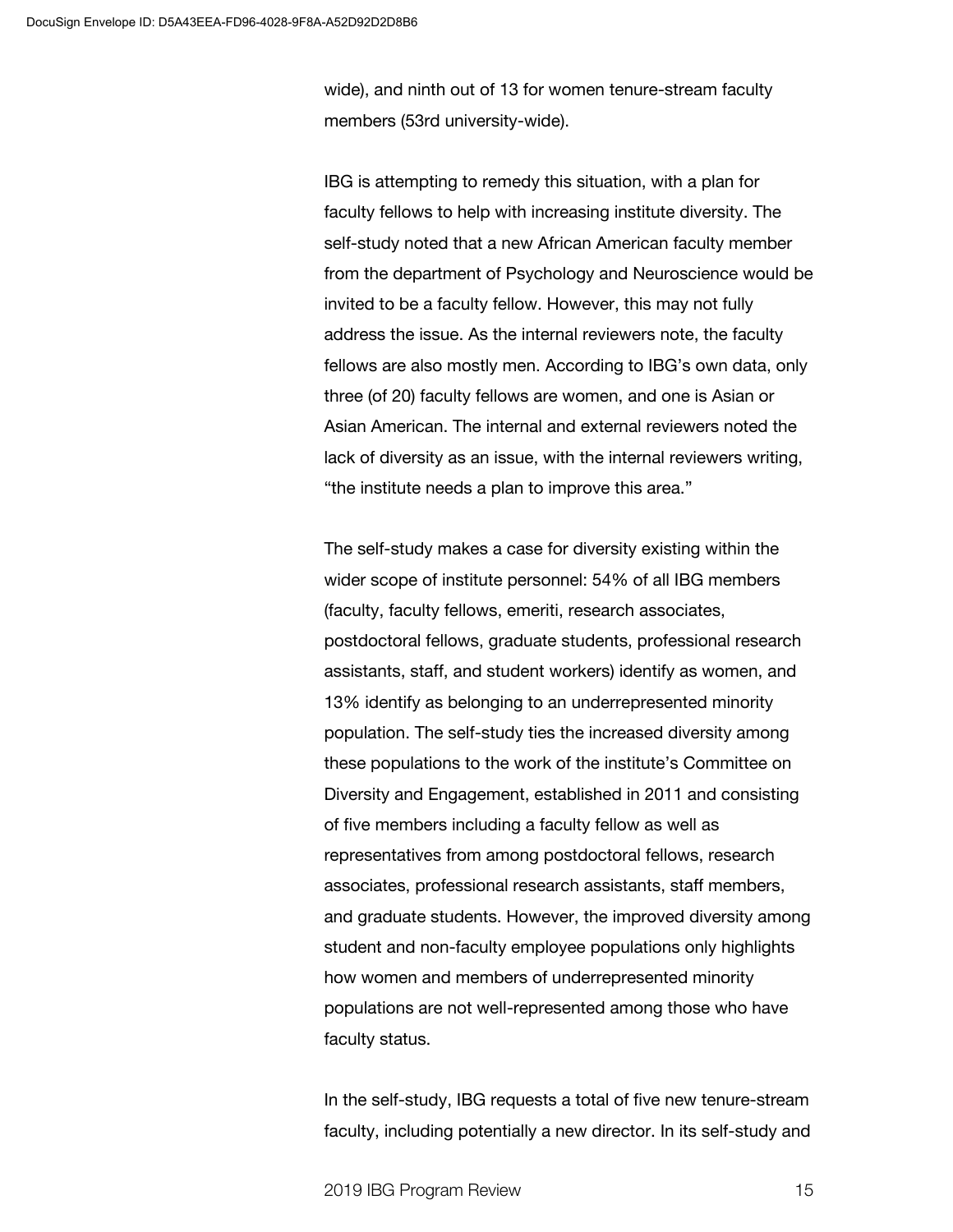in its responses to the internal reviewers, IBG acknowledges it is struggling with diversity. Yet the institute makes no mention of strategies or plans within the hiring process to ensure improved inclusive excellence, other than stating that "we welcome any and all advice on how to improve our success in this area."

IBG in general seems to foster a positive climate and culture. A March 2018 survey asking about climate, and addressed to the institute's faculty, staff, and graduate student appointees, received responses from 75% or more of the invited participants. The surveys identified a slight sense of exclusion among each of the three groups, and perhaps room for improved intra-group dynamics (one or two within each of the three groups felt the climate wasn't respectful). Staff seem to feel slightly less valued as IBG community members than do faculty or graduate student appointees. Climate and culture

> A survey of IBG-affiliated students conducted by the internal reviewers identified a concern about sexual harassment of students at the field's national conference, adding, "while this does not appear to be a problem that arises from the behavior of members of the Institute itself, the unit's strong presence in the field suggests that it should take a leadership role in mitigating the problems." Foundations for that national leadership role might be found in IBG's guidelines for positive, inclusive, and responsible conduct, which the institute has posted online. Additionally, IBG plans to add bystander intervention training for the national conference with the assistance of the Office of Institutional Equity and Compliance.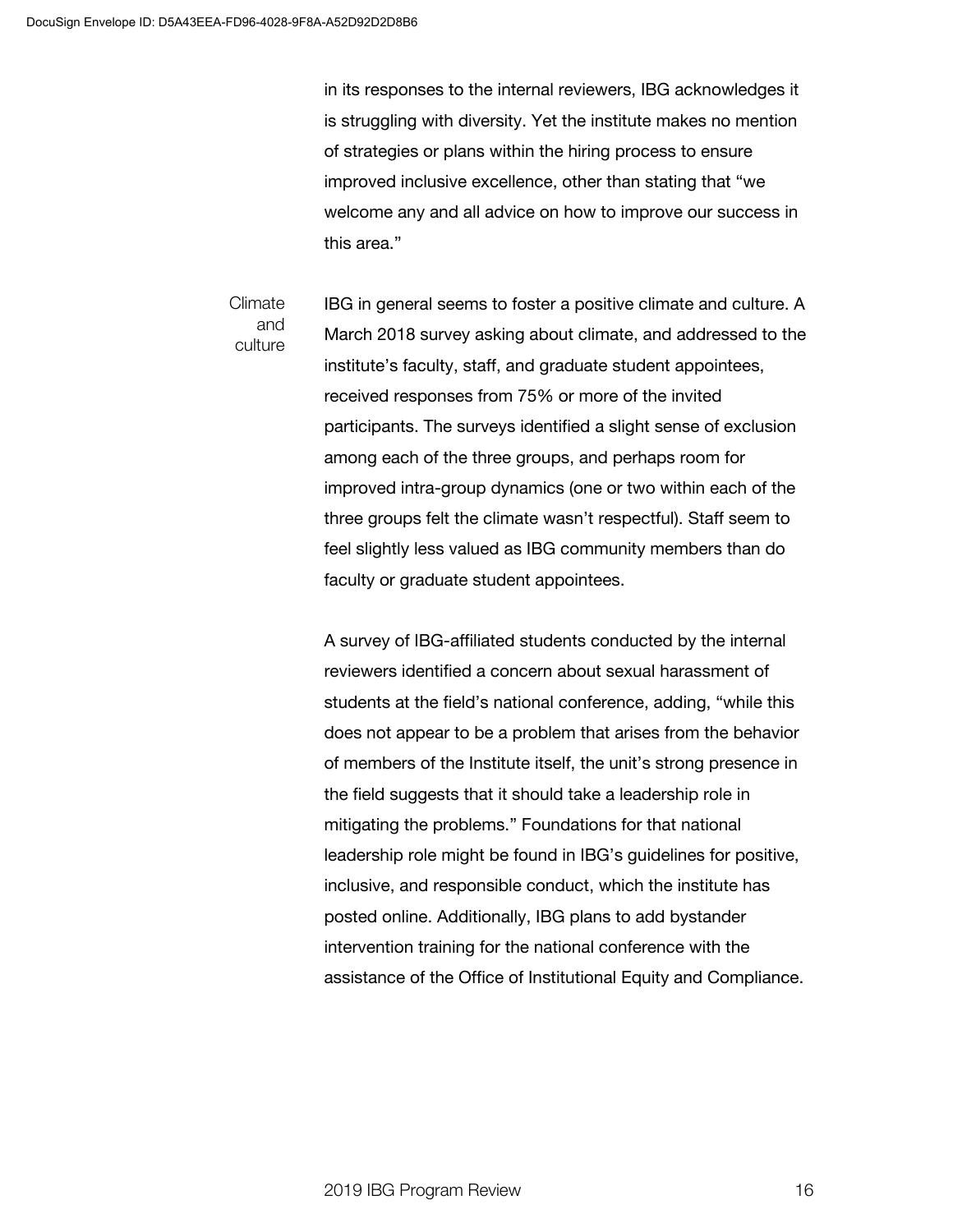### Past **Reviews**

ARPAC previously reviewed IBG in 2012. Since then, the institute has made progress on several of the committee's recommendations, including:

- Improving oversight of animal care thanks to a campus investment in a dedicated off-site facility.
- Establishing IBG leadership transition protocols.
- Developing and implementing a junior faculty mentoring program.
- Approving clear by-laws that define institute governance.
- Pursuing strategic faculty hires that support stated areas of need.

However, other areas from the 2012 recommendations remain problematic:

- While IBG has articulated inclusive excellence goals, the institute has not yet successfully made these a reality. The Committee on Diversity and Engagement is a good start. However, additional financial and logistical support is needed from the institute (which clearly has good intentions) and from university administration so that IBG will be able to successfully recruit diverse junior and senior tenure stream faculty members.
- IBG acknowledges that it still has to implement IT system improvements to keep up with contemporary computing and database security needs.
- Today, IBG has a smaller space footprint than it did in 2012. At that time, IBG requested an 80,000 square feet space allocation, citing the loss of a building that partially housed IBG facilities. It was also hoped that the institute might gain a centralized building. Neither of these occurred, and it is unclear if this is because of a lack of effective advocacy by IBG, by a lack of university prioritization, or both. Regardless, a lack of space detracts from the world-class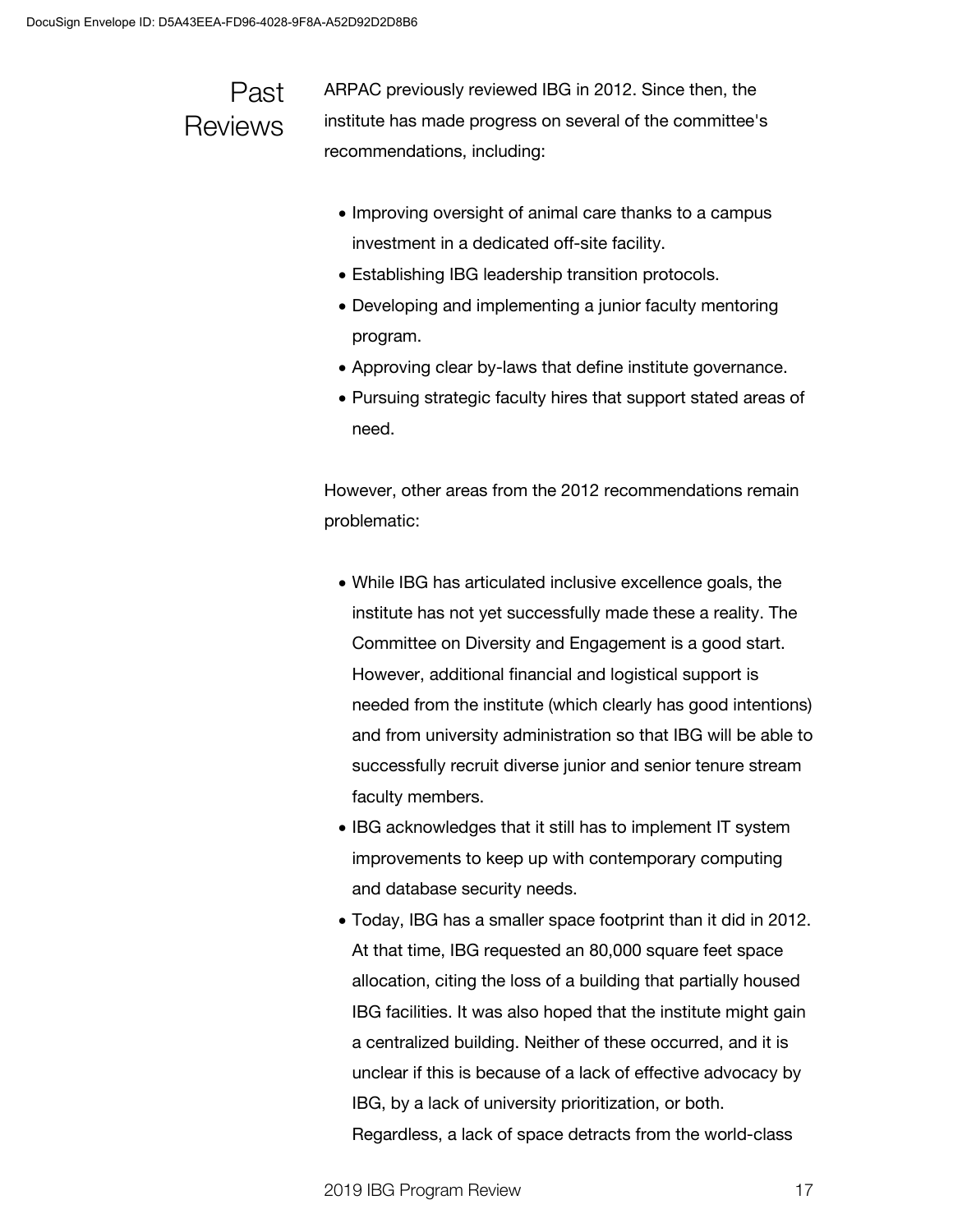work being done by IBG faculty members and affiliated researchers.

- In 2012, ARPAC recommended that IBG work to raise its profile on campus and in the community, with the end goal of identifying alternative sources of funding for graduate students, endowed professorships, and improved facilities. As of 2019, the institute appears to continue to rely on a successful federal grant funding model.
- Progress on an interdisciplinary degree Ph.D. program centered in IBG, supported by ARPAC in the 2012 report, is not mentioned in the current self-study.

Another long-standing issue for IBG, going back at least two reviews to 2002, but not previously the subject of an ARPAC recommendation, concerns the institute's critique of the funding structure for first-year out-of-state students, who do not receive in-state tuition until they apply for resident status after living in Colorado for a year. IBG has consistently complained about this classification, arguing that the increased tuition and fees these students must pay inhibits the institute from recruiting talented minority or first-generation students as part of their research training grants. These students often cannot afford to take on differential costs and fees and/or a teaching assistantship and so accept offers at other institutions with the funding to cover tuition differences. The institute has asked that the university use the lower resident tuition rate for all NIH-funded trainees. Per state law, the university may not charge a tuition rate different than the student's residency status would dictate. The only out-of-state students who have their first-year tuition fully covered by the Graduate School are those few students who have been awarded National Science Foundation grants. The Graduate School does not have funds to cover other out-ofstate students' tuition. Other institutes have addressed this problem with internal funds or with financial help from an affiliated college/school. Another solution might be a model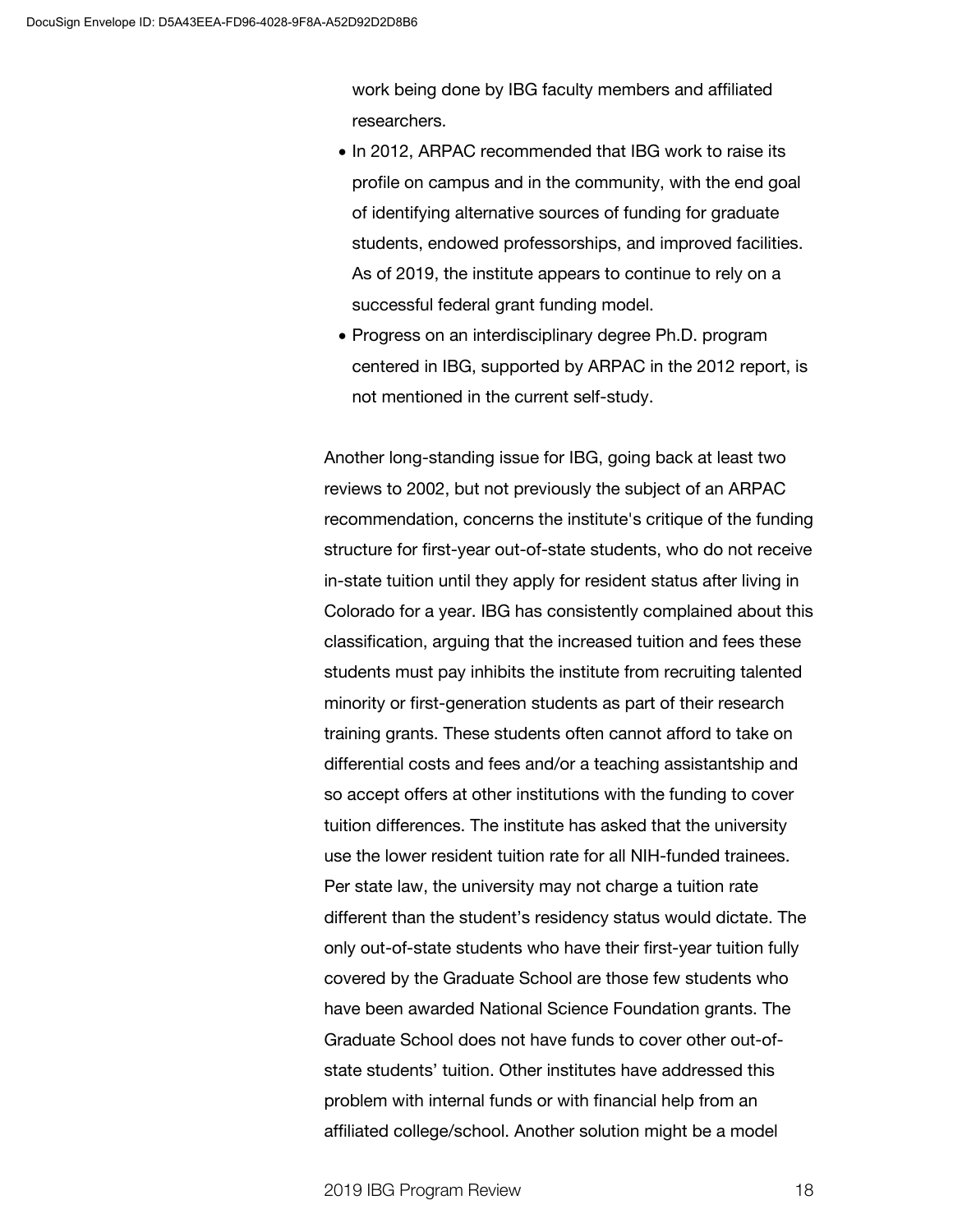where these pre-doctoral trainees are awarded graduate research assistantships. This could be explored with the Graduate School as a way to better support CU Boulder's graduate trainees/fellows.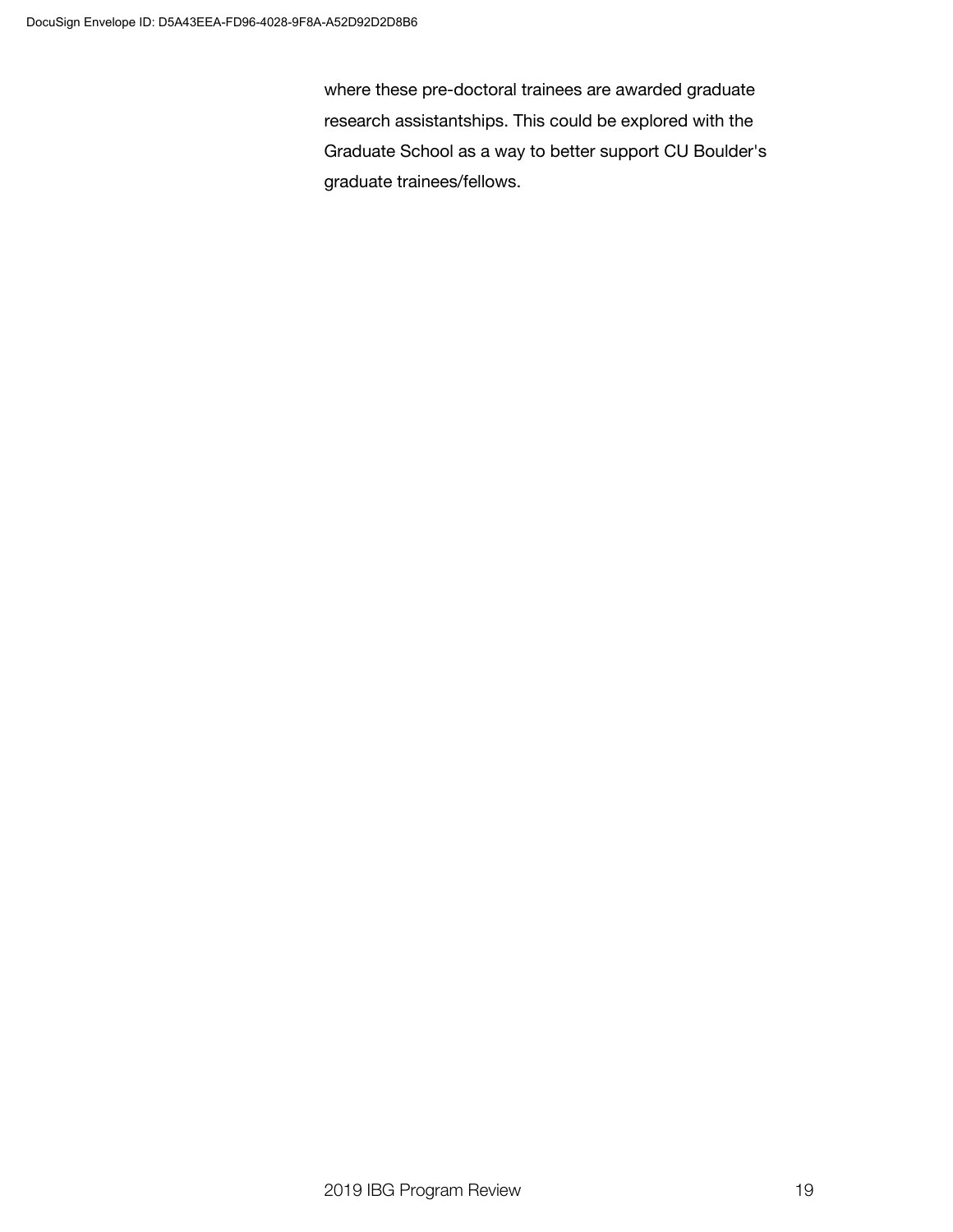Analysis

ARPAC congratulates IBG on the progress it has made since the 2012 review. The institute has initiated significant changes in governance, facility oversight, and strategic planning. These changes are helping IBG to maintain its status on campus and in the scientific community.

**Strategic** vision and planning IBG acknowledges that in order to remain and expand its world-class research and training, the institute must continue its faculty recruitment, infrastructure development, and other activities that support its scientific and educational work. As mentioned above, the institute wishes to recruit additional behavior geneticists with expertise in molecular biology, neurophysiology, imaging, and computational neuroscience. IBG also recognizes the need for a leadership succession plan after its current director's term ends in 2021. IBG hopes to recruit five additional faculty members to work in emerging strategic areas, with at least one at the senior level, possibly to replace the departing director.

Additionally, IBG would like more space to accommodate new personnel and infrastructure and reiterates its suggestion from the 2012 review for the campus to develop an East Campus life sciences research complex, saying such a facility would help to attract significant funding for large-scale projects. Both the internal and external reviewers agree that new faculty and facilities are needed, but the internal reviewers in particular argue that IBG's vision of the future reads more like a wish list than a cohesive strategic plan. ARPAC agrees with this assessment. IBG should use its wish list as a starting point to clearly articulate how space and personnel growth might lead to its envisioned future. Given the upcoming leadership change, it could be wise to delay this next step in strategic visioning and planning until a new director is selected.

2019 IBG Program Review 20 Additionally, ARPAC notes that the current director is not only leading IBG but is also an extremely productive researcher and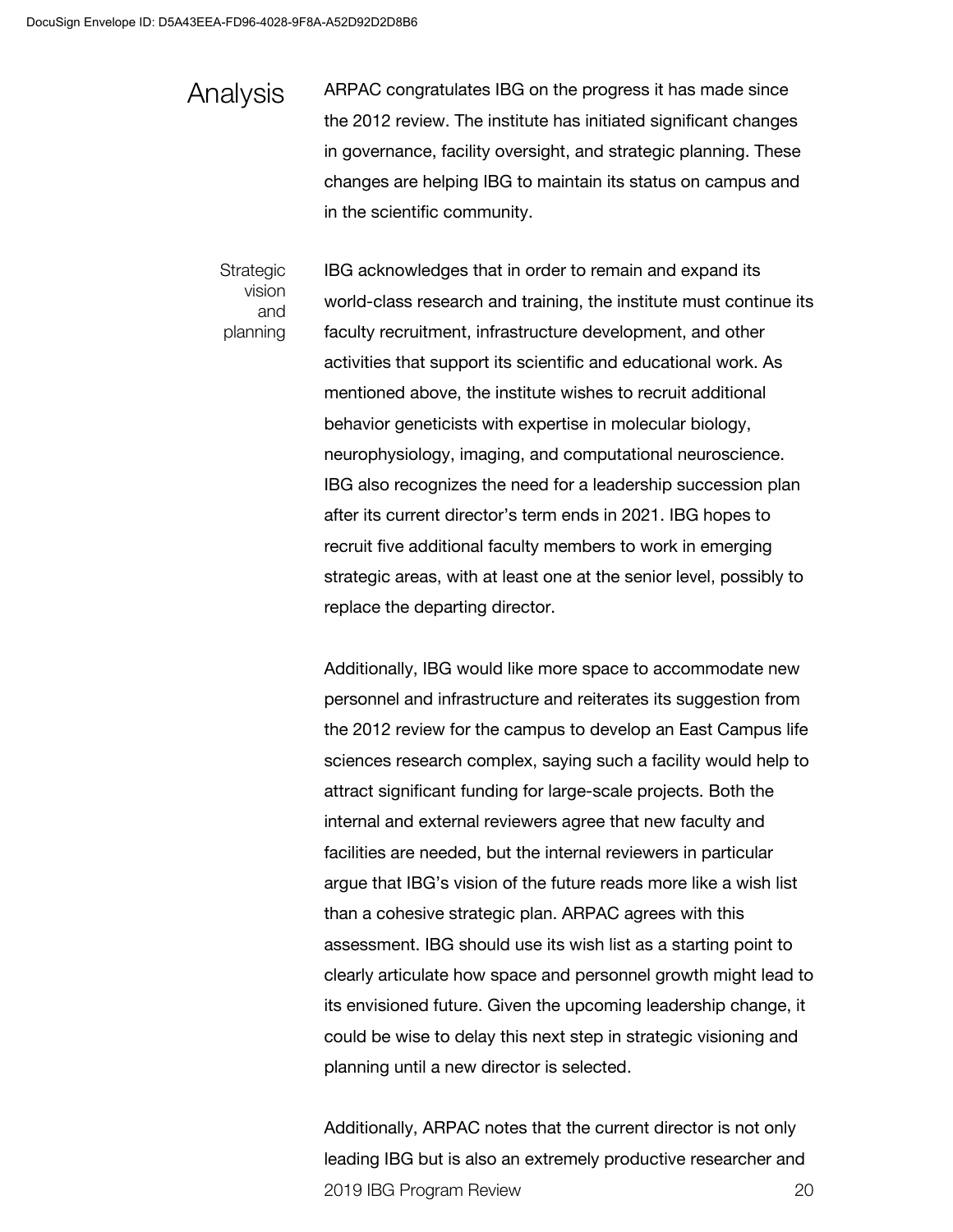scholar who is the principal investigator on many IBG grants. As suggested above, IBG's strategic vision should take into account the need for a senior level hire to keep its research productivity at a high level.

Graduate education and postdoctoral training

IBG's reputation within both graduate and postgraduate education is stellar. It provides a training ground for students to work on high-profile research, and its student placement track record is exceptional. Despite this, the institute argues that it is having trouble recruiting competitively sought-after graduate students and is again asking the university to apply in-state tuition for out-of-state students working on NIH training grants. The rationale is that the best first-year students are compelled to accept admittance to other graduate programs because of financial concerns. IBG indicates that other CU Boulder graduate programs have developed remission mechanisms that allow them to recruit a more diverse slate of students. This is a complicated issue because of statutory limitations, but one workaround could be to reclassify trainees as graduate research assistants. ARPAC supports the Graduate School, IBG, and others in working together to come up with a solution to first-year graduate student funding on the Boulder campus, which would potentially impact recruitment positively at institutes and departments beyond IBG.

IBG's budget is reliant on grant-generated indirect cost recovery monies, and while the institute excels at securing grants, that success has slowed since the 2012 review. IBG says that this is because senior faculty members aren't seeking as many grants, and junior faculty have not yet ramped up to full productivity. However, this same rationale was mentioned in the 2012 report. Given that IBG has developed improved mentoring practices that help junior faculty with fundraising and grant writing strategies, something may be falling through the cracks. Budget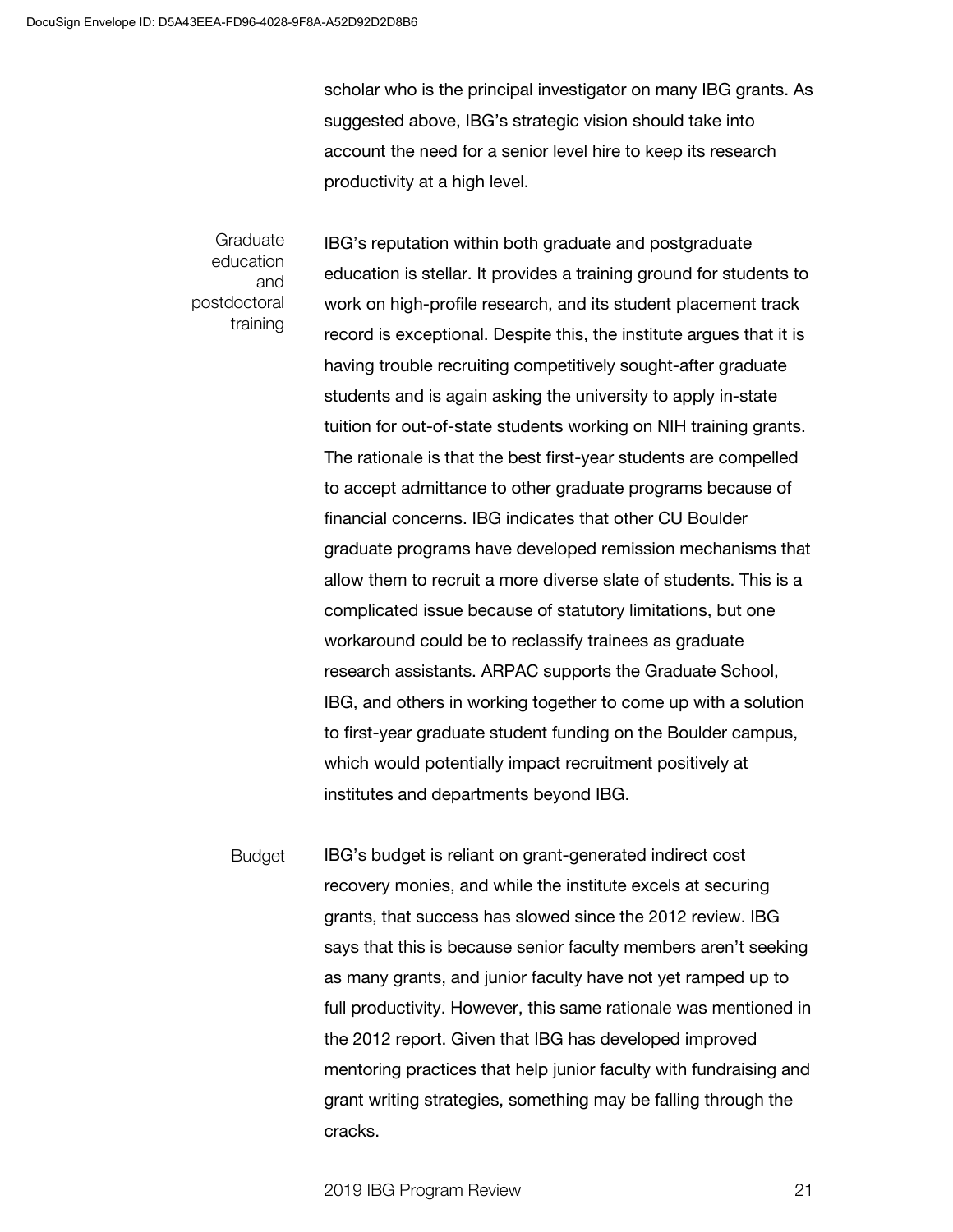Another potential concern is that competition for federal grant dollars has grown and that these are a less consistent source of funding. This points to a need for IBG to look to new funding sources. In 2012, ARPAC recommended that the institute seek graduate student funding through mechanisms like foundation grants linked to establishing endowed professorships, and/or fundraising for improved facilities. IBG has been limited in those efforts because of a lack of dedicated advancement staff. This situation has recently improved, with an advancement officer assigned to IBG and affiliated units who is tasked with fundraising strategies organized around thematic research agendas. ARPAC reiterates that it is imperative that IBG work with advancement personnel to seek out alternative funding sources for work underway and for the facilities improvements it so desperately needs.

Space, infrastructure, and support needs ARPAC commends IBG's successful efforts to advocate for improved animal facilities and its continuing advocacy for resources to address the institute's need for consolidated and up-to-date facilities. As mentioned above, this is an ongoing issue for IBG. As the internal reviewers note, none of the current spaces support "state-of-the-art research and communication typically seen in an institute largely supported by federal funding." The external reviewers agree, saying "the current home(s) of IBG research teams are substandard (albeit, apparently comfortable to most staff and scientists) and frankly not suitable for serious recruitment of even junior scientists. This chronic problem compromises the IBG's great potential for growth." A failure to resolve these matters could damage the institute's reputation and its ability to attract top-level talent.

ARPAC reiterates the need for IBG to develop a concrete strategic plan in conjunction with university administrators, prioritizing space needs and describing in detail what it will take to modernize its facilities. Such planning would serve the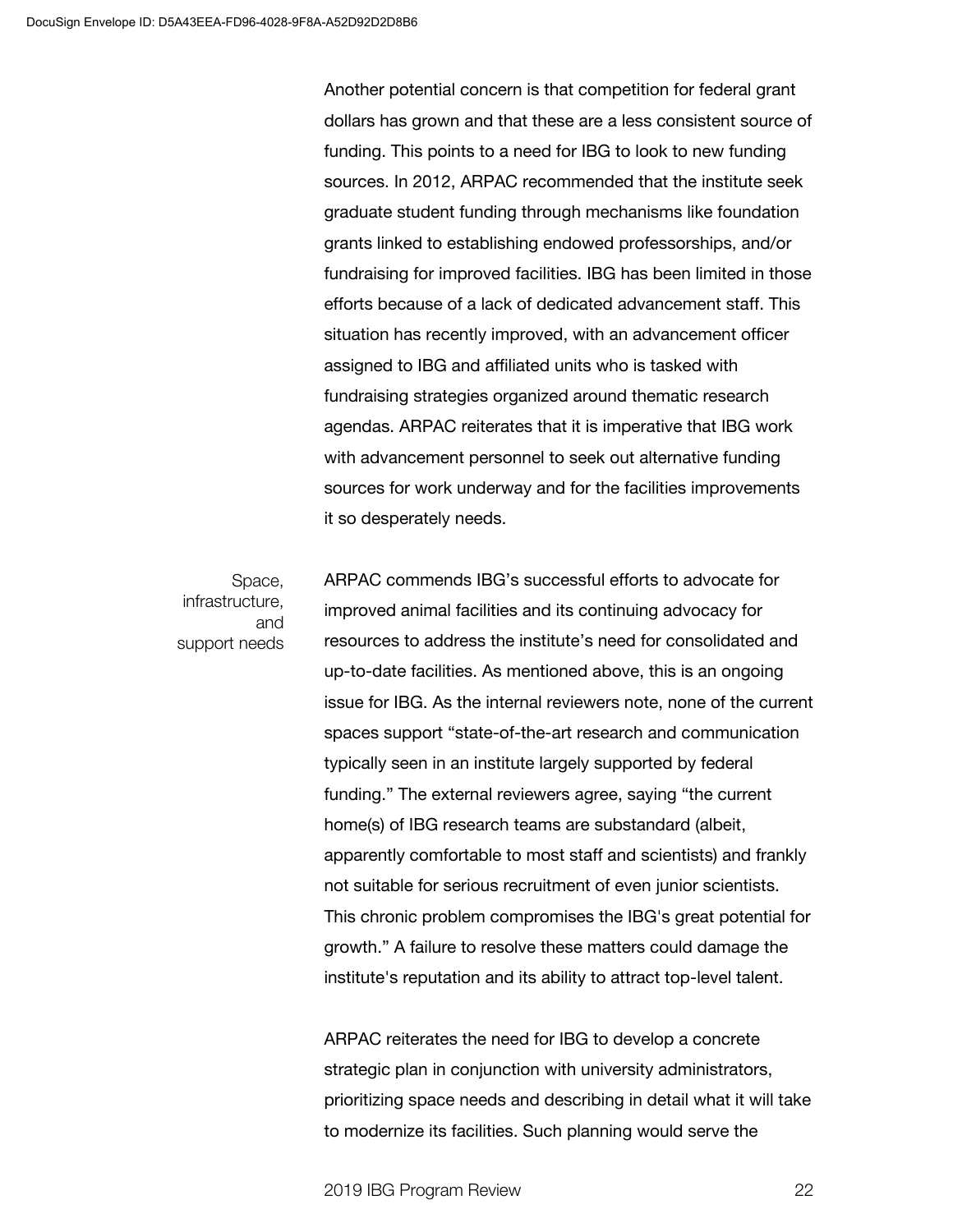institute well as it engages advancement personnel in identifying and cultivating donors.

Frustratingly, many of IBG's space issues carry over directly from the last review. They also overlap with the needs of IBG faculty members' tenure-home departments. Aside from the fixes to the animal care facilities, developments have not advanced much past ARPAC's last assessment that "IBG faculty members use overcrowded laboratories and fragmented and, in some cases, declining buildings."

ARPAC is pleased with IBG's improved governance standards as described in the institute's self-study report. However, concerns last raised by ARPAC in 2012 about giving the institute's senior research associates a voice in IBG's governance and adding an executive board have not been addressed. The institute should address these matters as priorities, especially in light of the impending leadership change. Governance

Previous review cycles have recommended that IBG increase gender and racial diversity among the institute's tenure-stream and research faculty, but there is little evidence of concrete improvements. While IBG's percentage of women personnel overall (among tenure-stream and research faculty members, professional research assistants, graduate students, postdoctoral fellows, staff members, and student workers) looks impressive, seven of the 56 women personnel are student hourly workers and 31 are either graduate students or professional research assistants. Just eight IBG personnel overall identify as non-Caucasian. Five tenure-stream faculty/faculty fellows are women, and two IBG faculty identify as belonging to an underrepresented population. This is unacceptable. It is imperative for students, as well as for postdoctoral fellows and professional research assistants, to Inclusive excellence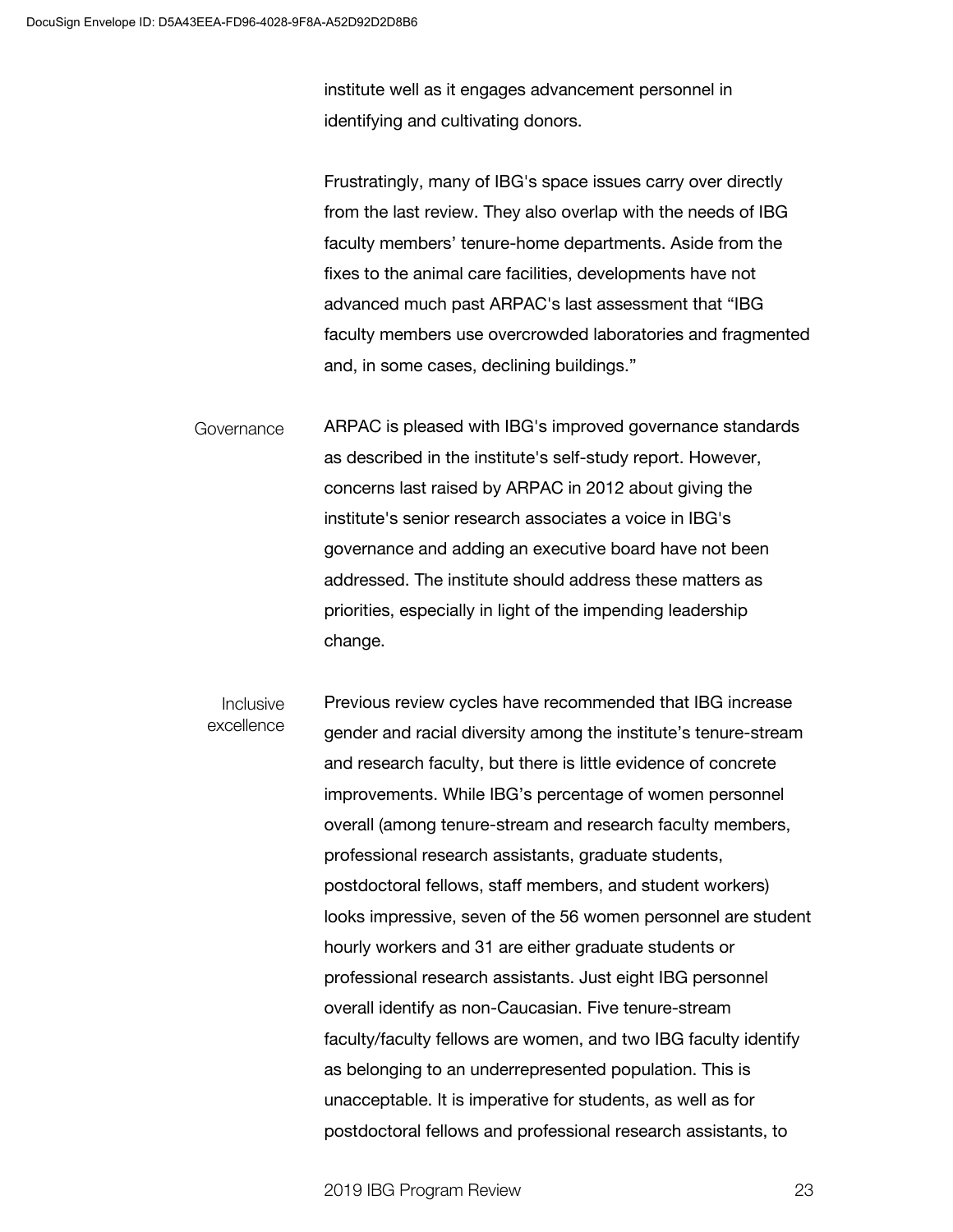see tenure-stream faculty members who are either people of color and/or women in order to understand that diverse populations are welcome and can be professionally successful in scientific spaces. In addition, research has established that scientific groups, like other work organizations, do better work when they are made up of diverse populations at all levels, up to and including senior leadership. Other research shows that the only way to change the status quo in hiring is to create finalist pools with more than one woman or person of color (https://hbr.org/2016/04/if-theres-only-one-woman-in-yourcandidate-pool-theres-statistically-no-chance-shell-be-hired). IBG needs concrete plans to recruit and retain diverse faculty beyond just asking for advice.

It is noteworthy that two women tenure-stream faculty members are institute alumni. This circumstance highlights that diversity in institutional training is an essential component of the commitment to inclusive excellence and might offer further opportunities for diversifying the tenure-stream faculty population.

Climate and culture

ARPAC praises IBG for its collegial atmosphere and is encouraged by the institute's quick and proactive responses to climate and culture problems. Any problems seem, at this point, to be typical interpersonal issues found in most human interactions. We are especially impressed by the response to concerns raised by the internal reviewers about sexual harassment of students at the national conference in the field. IBG quickly scheduled meetings with the Office of Institutional Equity and Compliance to begin bystander training for IBG conference attendees in order to help strategize and address these worrisome concerns, which, as noted, stemmed from the behavior of individuals with no IBG affiliation. ARPAC recommends that IBG act further to lead the conference in requiring and modeling better behavior; for example, IBG might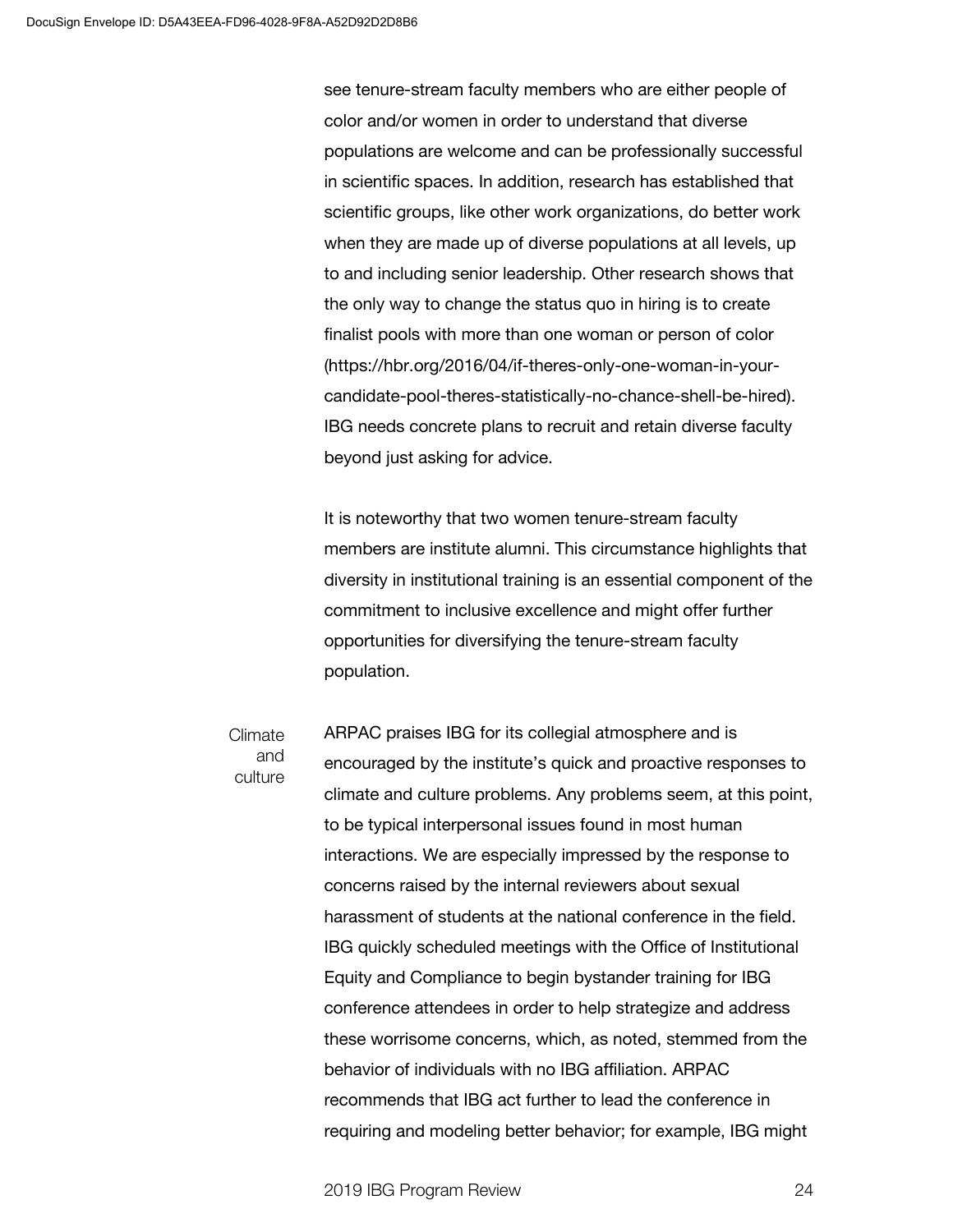lead an effort to create a statement of inclusion, antiharassment, and bystander intervention for the conference.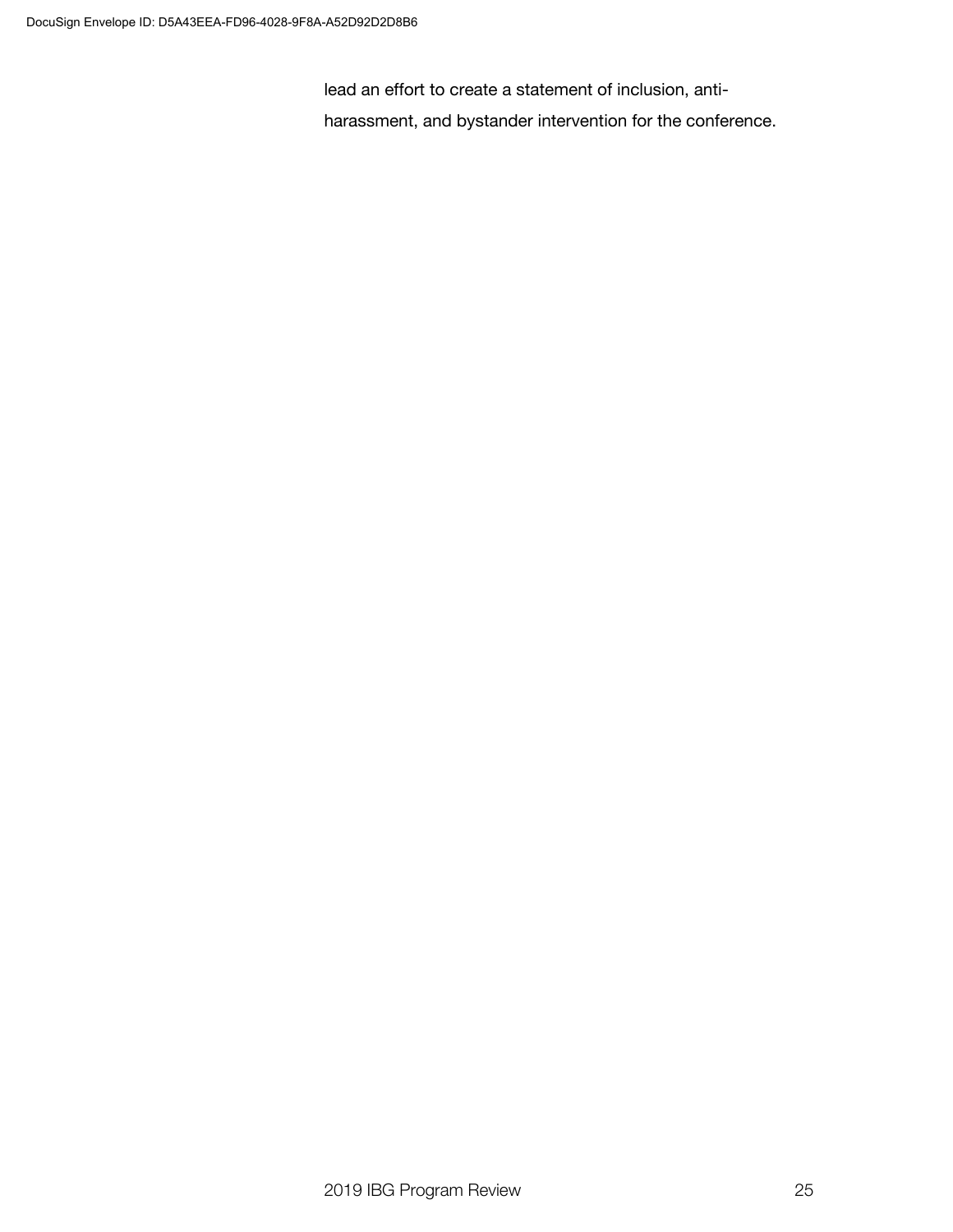#### The members of the Academic Review and Planning Advisory Committee address the following recommendations to IBG and to the offices of responsible administrators: Recommendations

- 1. Conduct a nationwide search for a new IBG director, to be hired before the current director's term expires in 2021. To the Unit:
	- 2. In collaboration with the Office of Research and Innovation, identify and seek alternative sources of funding, such as foundations or other entrepreneurial strategies, for IBG to move beyond the traditional federal grant model.
	- 3. Work with the Office of Advancement to investigate alternative sources of funding for graduate education, endowed professorships, and improved facilities.
	- 4. Develop a strategic plan, in conjunction with the hire of the new director, that creates a vision for the future and outlines a rationale for clear hiring priorities (number of faculty, junior or senior level, research areas) that will lead to continued IBG growth and high research status.
	- 5. Develop and implement a concrete plan to improve diversity in tenure-stream faculty members that lives up to CU Boulder's standards of inclusive excellence. This should include, but not be limited to, consulting with personnel in the Office of Diversity, Equity, and Community Engagement (ODECE) (https://www.colorado.edu/odece/our-people) and Human Resources (https://www.colorado.edu/hr/abouthr/hr-staff-directory). The Office of Faculty Affairs can also assist with strategies (https://www.colorado.edu/facultyaffairs/who-we-are).
	- 6. Work with university leadership and Office of Advancement personnel in developing a strategic plan to improve the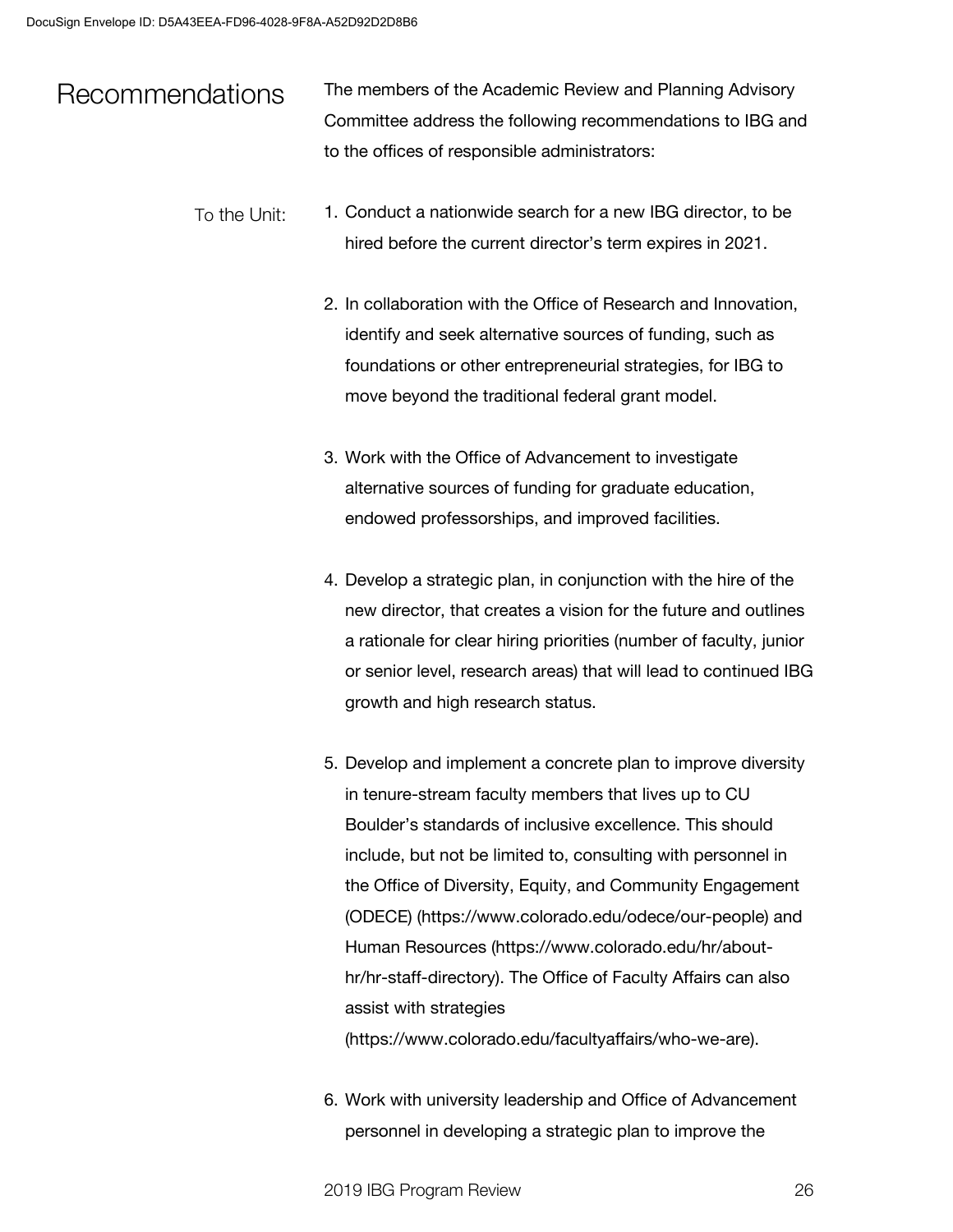institute's facilities to better reflect IBG's national reputation and institutional needs.

- 7. Explore roles for long-term research associates in faculty governance.
- To the Vice Chancellor for Research and Innovation and Dean of the Institutes:
	- 8. Provide strategies to IBG to improve diversity in tenurestream faculty members that lives up to the spirit of CU Boulder's standards of inclusive excellence and supports the institute's strategic plan.
		- 9. Support IBG's efforts to develop a funding plan to improve the institute's facilities to better reflect its national reputation and institutional needs.
		- 10. As the IBG develops strategic faculty search plans that adhere to the goals of inclusive excellence, support the recruitment of faculty as identified, pending budgetary approval.
		- 11. Incentivize explicit collaborations between IBG and other institutes and departments at CU Boulder, including via thematic focused fundraising emphases.
		- 12. Support diversification of funding strategies that will make it easier for institutes like IBG to compete successfully for funding from non-federal funders with direct cost charging.
	- 13. Work with IBG to determine ways that CU Boulder can better support PhD students on training grants. To the Dean of the Graduate School:
		- 14. Support a nationwide search for a new director, to be hired well before the current director steps down in 2021. To Provost: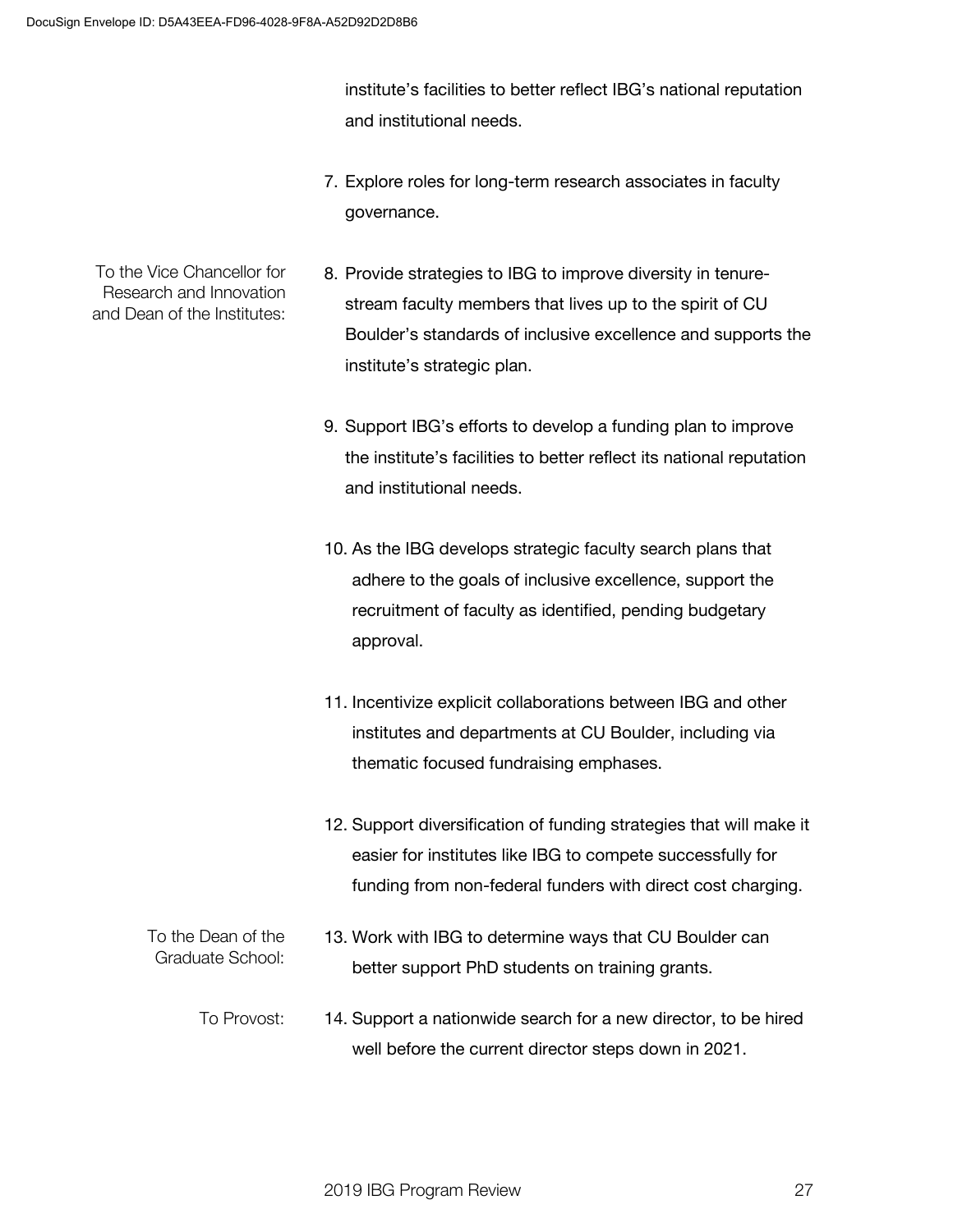- 15. Prioritize funding strategies to support IBG's efforts to improve the institute's facilities to better reflect its national reputation and institutional needs.
- 16. As IBG develops strategic faculty search plans that adhere to the goals of inclusive excellence, support the recruitment of faculty as identified, pending budgetary approval.